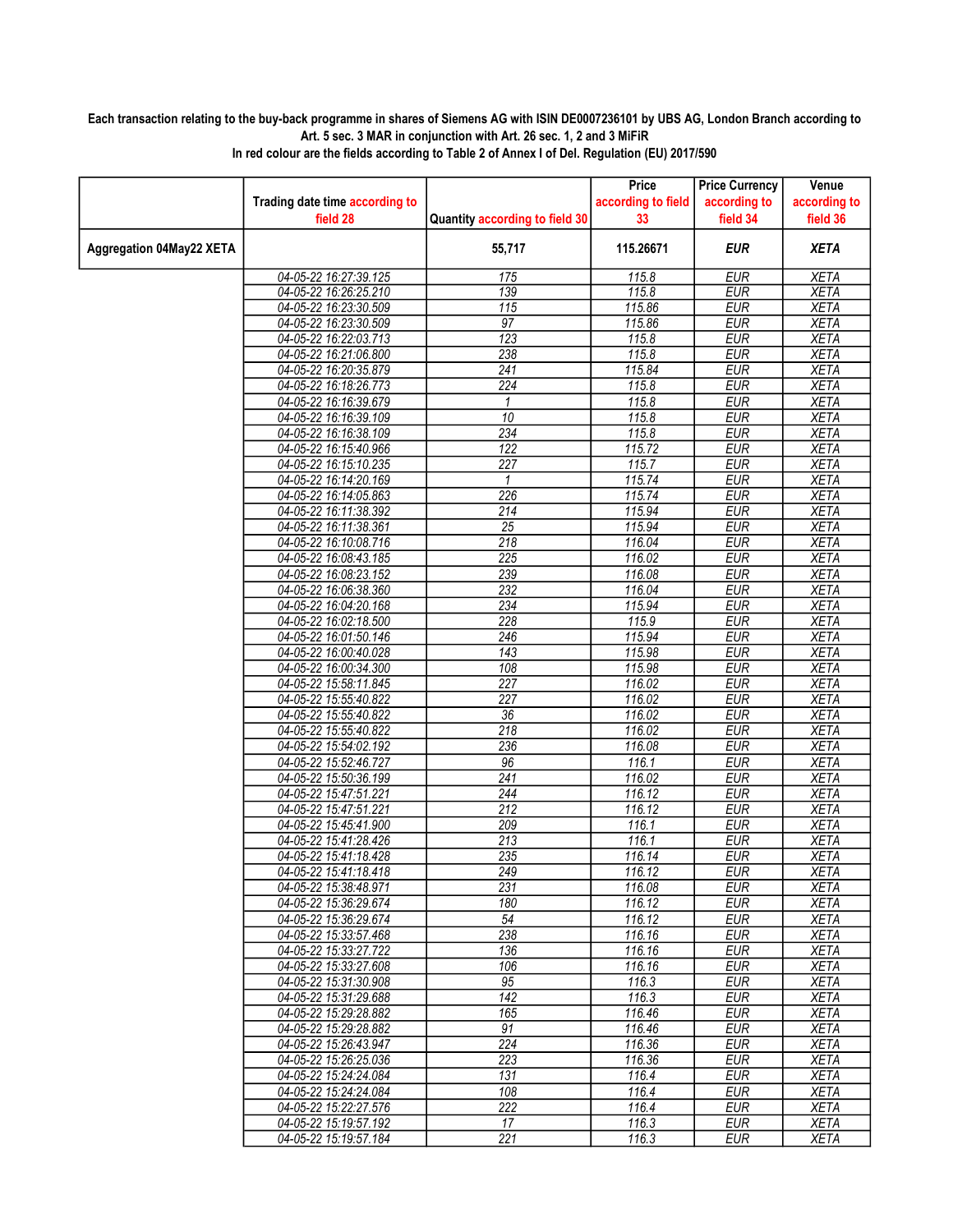| 04-05-22 15:19:01.134 | $\overline{3}$   | 116.22 | <b>EUR</b> | <b>XETA</b> |
|-----------------------|------------------|--------|------------|-------------|
| 04-05-22 15:19:00.847 | 206              | 116.22 | <b>EUR</b> | <b>XETA</b> |
| 04-05-22 15:18:40.708 | 50               | 116.22 | <b>EUR</b> | <b>XETA</b> |
| 04-05-22 15:17:11.674 | 260              | 116.22 | <b>EUR</b> | <b>XETA</b> |
| 04-05-22 15:15:22.642 | 237              | 116.2  | <b>EUR</b> | <b>XETA</b> |
| 04-05-22 15:12:50.110 | 234              | 116.44 | <b>EUR</b> | <b>XETA</b> |
|                       | 205              | 116.6  |            |             |
| 04-05-22 15:12:00.239 |                  |        | <b>EUR</b> | <b>XETA</b> |
| 04-05-22 15:12:00.239 | 27               | 116.6  | <b>EUR</b> | <b>XETA</b> |
| 04-05-22 15:11:33.757 | 12               | 116.62 | <b>EUR</b> | <b>XETA</b> |
| 04-05-22 15:11:33.749 | 205              | 116.62 | <b>EUR</b> | <b>XETA</b> |
| 04-05-22 15:08:23.968 | 197              | 116.4  | <b>EUR</b> | <b>XETA</b> |
| 04-05-22 15:08:23.968 | 53               | 116.4  | <b>EUR</b> | <b>XETA</b> |
| 04-05-22 15:05:33.532 | $\overline{244}$ | 116.38 | <b>EUR</b> | <b>XETA</b> |
| 04-05-22 15:04:02.872 | 255              | 116.54 | <b>EUR</b> | <b>XETA</b> |
| 04-05-22 15:04:02.847 | 215              | 116.56 | <b>EUR</b> | <b>XETA</b> |
| 04-05-22 15:01:53.703 | 236              | 116.5  | <b>EUR</b> | <b>XETA</b> |
|                       |                  |        | <b>EUR</b> |             |
| 04-05-22 15:00:06.179 | 148              | 116.66 |            | <b>XETA</b> |
| 04-05-22 15:00:06.178 | 71               | 116.66 | <b>EUR</b> | <b>XETA</b> |
| 04-05-22 14:57:48.692 | 223              | 116.68 | <b>EUR</b> | <b>XETA</b> |
| 04-05-22 14:56:54.792 | 48               | 116.76 | <b>EUR</b> | <b>XETA</b> |
| 04-05-22 14:56:42.604 | 236              | 116.78 | <b>EUR</b> | <b>XETA</b> |
| 04-05-22 14:54:59.572 | 231              | 116.72 | <b>EUR</b> | <b>XETA</b> |
| 04-05-22 14:52:52.626 | 197              | 116.84 | <b>EUR</b> | <b>XETA</b> |
| 04-05-22 14:52:52.625 | 44               | 116.84 | <b>EUR</b> | <b>XETA</b> |
| 04-05-22 14:52:50.885 | 8                | 116.84 | <b>EUR</b> | <b>XETA</b> |
| 04-05-22 14:50:55.079 | 219              | 116.78 | <b>EUR</b> | <b>XETA</b> |
| 04-05-22 14:50:24.643 | 217              | 116.82 | <b>EUR</b> | <b>XETA</b> |
|                       |                  |        |            |             |
| 04-05-22 14:48:40.064 | 246              | 116.64 | <b>EUR</b> | <b>XETA</b> |
| 04-05-22 14:46:41.510 | 213              | 116.56 | <b>EUR</b> | <b>XETA</b> |
| 04-05-22 14:44:48.414 | 250              | 116.64 | <b>EUR</b> | <b>XETA</b> |
| 04-05-22 14:44:17.792 | 218              | 116.54 | <b>EUR</b> | <b>XETA</b> |
| 04-05-22 14:42:35.766 | 225              | 116.54 | <b>EUR</b> | <b>XETA</b> |
| 04-05-22 14:41:10.466 | 72               | 116.58 | <b>EUR</b> | <b>XETA</b> |
| 04-05-22 14:41:10.466 | 149              | 116.58 | <b>EUR</b> | <b>XETA</b> |
| 04-05-22 14:41:10.466 | $\overline{7}$   | 116.58 | <b>EUR</b> | <b>XETA</b> |
| 04-05-22 14:38:03.331 | 221              | 116.46 | <b>EUR</b> | <b>XETA</b> |
| 04-05-22 14:38:03.331 | 124              | 116.46 | <b>EUR</b> | <b>XETA</b> |
| 04-05-22 14:38:03.332 | 115              | 116.46 | <b>EUR</b> | <b>XETA</b> |
| 04-05-22 14:36:29.563 | 214              | 116.44 | <b>EUR</b> | <b>XETA</b> |
|                       |                  |        |            |             |
| 04-05-22 14:36:29.452 | $\overline{c}$   | 116.44 | <b>EUR</b> | <b>XETA</b> |
| 04-05-22 14:34:08.354 | 222              | 116.22 | <b>EUR</b> | <b>XETA</b> |
| 04-05-22 14:32:24.609 | 85               | 116.24 | <b>EUR</b> | <b>XETA</b> |
| 04-05-22 14:32:23.242 | 154              | 116.24 | EUR        | XETA        |
| 04-05-22 14:31:44.069 | 245              | 116.22 | <b>EUR</b> | <b>XETA</b> |
| 04-05-22 14:30:05.235 | 258              | 116.38 | <b>EUR</b> | XETA        |
| 04-05-22 14:26:38.566 | 212              | 116.4  | <b>EUR</b> | XETA        |
| 04-05-22 14:23:47.149 | 226              | 116.24 | EUR        | XETA        |
| 04-05-22 14:21:52.436 | 252              | 116.14 | <b>EUR</b> | <b>XETA</b> |
| 04-05-22 14:20:59.037 | 251              | 116.22 | <b>EUR</b> | <b>XETA</b> |
| 04-05-22 14:17:10.834 | 53               | 116.2  | <b>EUR</b> | <b>XETA</b> |
| 04-05-22 14:17:10.834 | 157              | 116.2  | EUR        | <b>XETA</b> |
| 04-05-22 14:17:10.834 | 25               | 116.2  | <b>EUR</b> | XETA        |
|                       | 246              | 116.1  | <b>EUR</b> |             |
| 04-05-22 14:14:06.841 |                  |        |            | XETA        |
| 04-05-22 14:12:01.273 | 226              | 116.18 | <b>EUR</b> | XETA        |
| 04-05-22 14:10:23.296 | 197              | 116.18 | <b>EUR</b> | <b>XETA</b> |
| 04-05-22 14:10:23.296 | 49               | 116.18 | <b>EUR</b> | <b>XETA</b> |
| 04-05-22 14:08:05.312 | 84               | 116.2  | <b>EUR</b> | <b>XETA</b> |
| 04-05-22 14:08:05.312 | $\sqrt{5}$       | 116.2  | <b>EUR</b> | <b>XETA</b> |
| 04-05-22 14:08:05.309 | 23               | 116.2  | EUR        | <b>XETA</b> |
| 04-05-22 14:08:05.309 | 112              | 116.2  | EUR        | <b>XETA</b> |
|                       |                  |        |            |             |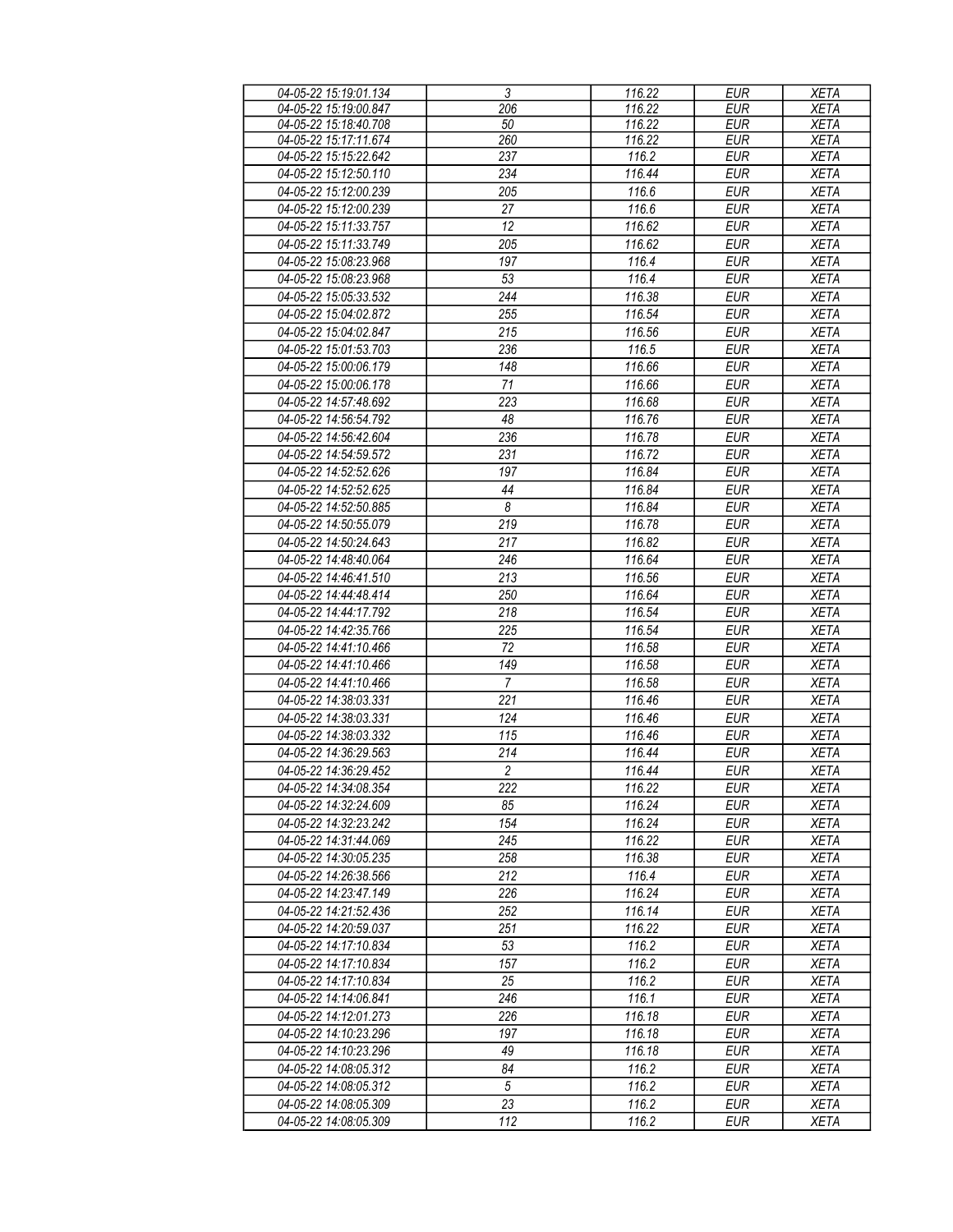| 04-05-22 14:05:10.847 | 236                   | 116.18           | <b>EUR</b> | <b>XETA</b> |
|-----------------------|-----------------------|------------------|------------|-------------|
| 04-05-22 14:05:10.814 | 221                   | 116.2            | <b>EUR</b> | <b>XETA</b> |
| 04-05-22 14:02:15.194 | $\overline{199}$      | 116              | <b>EUR</b> | <b>XETA</b> |
| 04-05-22 14:02:13.832 | $\boldsymbol{9}$      | 116              | <b>EUR</b> | <b>XETA</b> |
|                       |                       | $\overline{116}$ |            |             |
| 04-05-22 14:02:13.829 | 26                    |                  | <b>EUR</b> | <b>XETA</b> |
| 04-05-22 14:01:26.649 | $\boldsymbol{\delta}$ | 115.96           | <b>EUR</b> | <b>XETA</b> |
| 04-05-22 13:58:17.684 | 230                   | 115.9            | <b>EUR</b> | <b>XETA</b> |
| 04-05-22 13:55:10.398 | 238                   | 115.8            | <b>EUR</b> | <b>XETA</b> |
| 04-05-22 13:53:05.689 | 241                   | 115.74           | <b>EUR</b> | <b>XETA</b> |
| 04-05-22 13:52:26.372 | 170                   | 115.66           | <b>EUR</b> | <b>XETA</b> |
| 04-05-22 13:52:26.372 | 64                    | 115.66           | <b>EUR</b> | <b>XETA</b> |
| 04-05-22 13:51:45.330 | $\boldsymbol{6}$      | 115.54           | <b>EUR</b> | <b>XETA</b> |
| 04-05-22 13:51:04.943 | 210                   | 115.6            | <b>EUR</b> | <b>XETA</b> |
| 04-05-22 13:48:02.240 | 219                   | 115.56           | <b>EUR</b> | <b>XETA</b> |
|                       | $\mathfrak{Z}$        |                  |            |             |
| 04-05-22 13:48:02.239 |                       | 115.56           | <b>EUR</b> | <b>XETA</b> |
| 04-05-22 13:45:28.316 | 218                   | 115.58           | <b>EUR</b> | <b>XETA</b> |
| 04-05-22 13:43:08.705 | 213                   | 115.56           | <b>EUR</b> | <b>XETA</b> |
| 04-05-22 13:43:08.697 | 212                   | 115.58           | <b>EUR</b> | <b>XETA</b> |
| 04-05-22 13:39:11.349 | 245                   | 115.64           | <b>EUR</b> | <b>XETA</b> |
| 04-05-22 13:35:17.161 | 12                    | 115.66           | <b>EUR</b> | <b>XETA</b> |
| 04-05-22 13:34:49.797 | 211                   | 115.76           | <b>EUR</b> | <b>XETA</b> |
| 04-05-22 13:33:51.620 | 57                    | 115.92           | <b>EUR</b> | <b>XETA</b> |
| 04-05-22 13:33:51.620 | 173                   | 115.92           | <b>EUR</b> | <b>XETA</b> |
| 04-05-22 13:32:01.143 | 245                   | 115.94           | <b>EUR</b> | <b>XETA</b> |
| 04-05-22 13:31:34.484 | 209                   | 115.96           | <b>EUR</b> | <b>XETA</b> |
| 04-05-22 13:28:17.627 | 217                   | 115.88           |            |             |
|                       |                       |                  | <b>EUR</b> | <b>XETA</b> |
| 04-05-22 13:24:08.956 | 135                   | 115.78           | <b>EUR</b> | <b>XETA</b> |
| 04-05-22 13:24:06.992 | 6                     | 115.78           | <b>EUR</b> | <b>XETA</b> |
| 04-05-22 13:24:06.983 | 50                    | 115.78           | <b>EUR</b> | <b>XETA</b> |
| 04-05-22 13:24:03.254 | 18                    | 115.78           | <b>EUR</b> | <b>XETA</b> |
| 04-05-22 13:21:47.851 | 231                   | 115.76           | <b>EUR</b> | <b>XETA</b> |
| 04-05-22 13:19:15.161 | 172                   | 115.82           | <b>EUR</b> | <b>XETA</b> |
| 04-05-22 13:19:15.161 | 79                    | 115.82           | <b>EUR</b> | <b>XETA</b> |
| 04-05-22 13:17:02.546 | 10                    | 115.66           | <b>EUR</b> | <b>XETA</b> |
| 04-05-22 13:17:02.540 | 182                   | 115.66           | <b>EUR</b> | <b>XETA</b> |
| 04-05-22 13:16:05.968 | 8                     | 115.66           | <b>EUR</b> | <b>XETA</b> |
| 04-05-22 13:13:11.557 | 50                    | 115.72           | <b>EUR</b> | <b>XETA</b> |
| 04-05-22 13:13:11.557 | 167                   | 115.72           | <b>EUR</b> | <b>XETA</b> |
|                       |                       |                  |            |             |
| 04-05-22 13:11:17.096 | 90                    | 115.54           | <b>EUR</b> | <b>XETA</b> |
| 04-05-22 13:11:17.096 | $\frac{36}{5}$        | 115.54           | <b>EUR</b> | <b>XETA</b> |
| 04-05-22 13:11:06.780 | 7                     | 115.54           | EUR        | XETA        |
| 04-05-22 13:11:06.776 | 108                   | 115.54           | <b>EUR</b> | <b>XETA</b> |
| 04-05-22 13:08:55.197 | 221                   | 115.42           | <b>EUR</b> | <b>XETA</b> |
| 04-05-22 13:05:00.232 | 191                   | 115.36           | <b>EUR</b> | <b>XETA</b> |
| 04-05-22 13:05:00.232 | 10                    | 115.36           | <b>EUR</b> | <b>XETA</b> |
| 04-05-22 13:04:50.285 | 10                    | 115.36           | <b>EUR</b> | <b>XETA</b> |
| 04-05-22 13:04:30.662 | 35                    | 115.36           | <b>EUR</b> | <b>XETA</b> |
| 04-05-22 13:00:08.893 | 91                    | 115.32           | <b>EUR</b> | <b>XETA</b> |
| 04-05-22 13:00:08.893 | 12                    | 115.32           | <b>EUR</b> | <b>XETA</b> |
| 04-05-22 13:00:08.893 | 110                   | 115.32           |            |             |
|                       |                       |                  | EUR        | <b>XETA</b> |
| 04-05-22 12:57:01.285 | 144                   | 115.28           | <b>EUR</b> | <b>XETA</b> |
| 04-05-22 12:57:01.285 | 98                    | 115.28           | <b>EUR</b> | <b>XETA</b> |
| 04-05-22 12:55:42.120 | 17                    | 115.24           | <b>EUR</b> | <b>XETA</b> |
| 04-05-22 12:55:41.806 | 13                    | 115.24           | EUR        | <b>XETA</b> |
| 04-05-22 12:55:41.794 | 220                   | 115.24           | <b>EUR</b> | <b>XETA</b> |
| 04-05-22 12:50:46.980 | 57                    | 115.3            | <b>EUR</b> | <b>XETA</b> |
| 04-05-22 12:50:46.974 | 196                   | 115.3            | <b>EUR</b> | <b>XETA</b> |
| 04-05-22 12:46:10.908 | 210                   | 115.28           | EUR        | XETA        |
| 04-05-22 12:45:31.579 | 210                   | 115.32           | <b>EUR</b> | <b>XETA</b> |
| 04-05-22 12:42:48.868 | 159                   | 115.28           | EUR        | <b>XETA</b> |
|                       |                       |                  |            |             |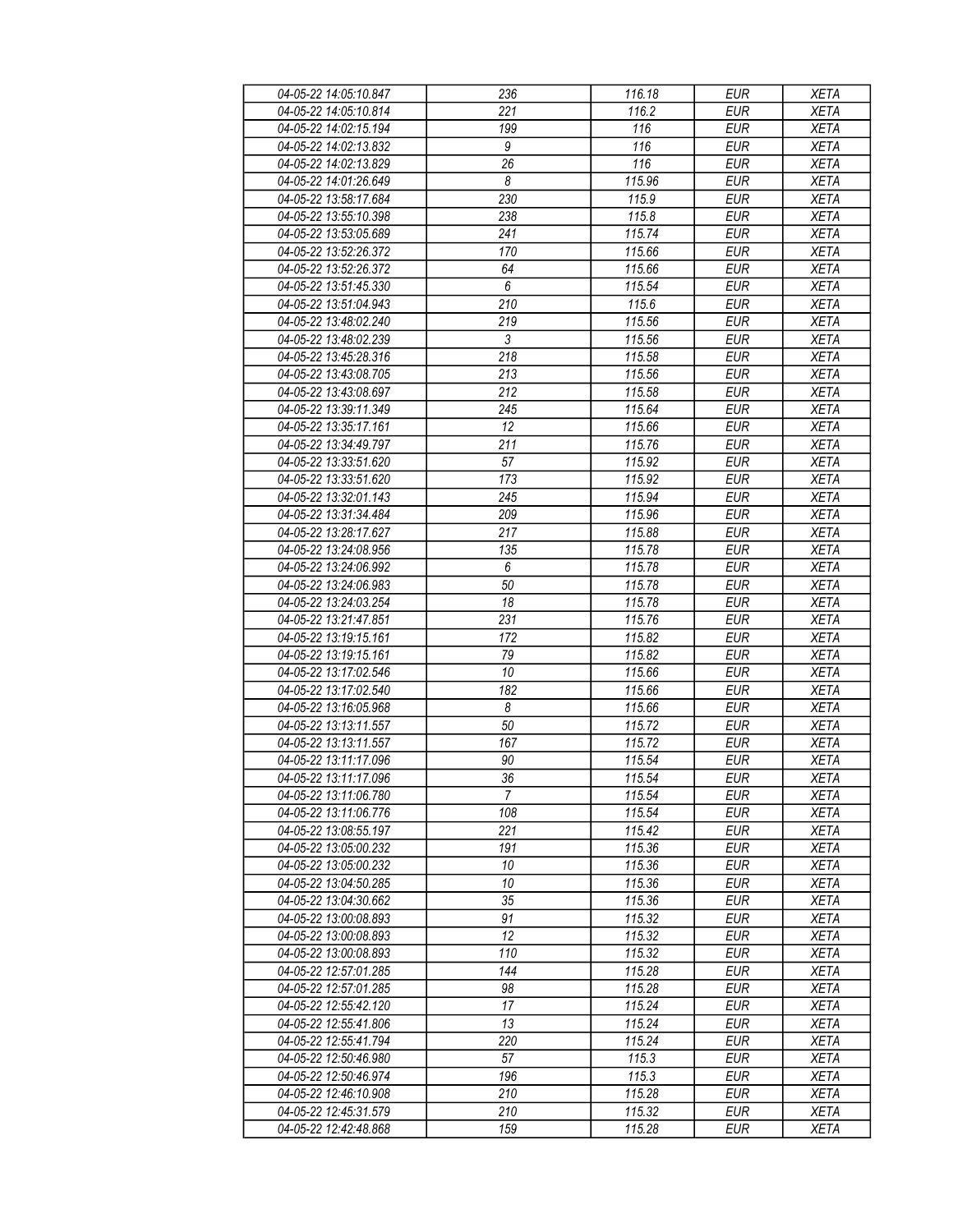| 04-05-22 12:42:48.869 | 100              | 115.28 | <b>EUR</b> | <b>XETA</b> |
|-----------------------|------------------|--------|------------|-------------|
| 04-05-22 12:38:54.188 | 254              | 115.28 | <b>EUR</b> | <b>XETA</b> |
| 04-05-22 12:32:35.480 | $\overline{257}$ | 115.3  | <b>EUR</b> | <b>XETA</b> |
| 04-05-22 12:30:47.003 | 241              | 115.32 | <b>EUR</b> | <b>XETA</b> |
| 04-05-22 12:28:37.508 | 230              | 115.32 | <b>EUR</b> | <b>XETA</b> |
| 04-05-22 12:22:13.960 | 257              | 115.08 | <b>EUR</b> | <b>XETA</b> |
|                       |                  |        | <b>EUR</b> |             |
| 04-05-22 12:18:37.033 | 257              | 115.18 |            | <b>XETA</b> |
| 04-05-22 12:16:58.648 | 12               | 114.96 | <b>EUR</b> | <b>XETA</b> |
| 04-05-22 12:16:58.637 | 225              | 114.96 | <b>EUR</b> | <b>XETA</b> |
| 04-05-22 12:13:27.038 | 254              | 114.9  | <b>EUR</b> | <b>XETA</b> |
| 04-05-22 12:08:24.817 | 227              | 114.92 | <b>EUR</b> | <b>XETA</b> |
| 04-05-22 12:08:06.488 | $\overline{7}$   | 114.92 | <b>EUR</b> | <b>XETA</b> |
| 04-05-22 12:05:07.505 | 34               | 114.92 | <b>EUR</b> | <b>XETA</b> |
| 04-05-22 12:05:07.505 | 215              | 114.92 | <b>EUR</b> | <b>XETA</b> |
| 04-05-22 12:03:19.951 | 251              | 114.9  | <b>EUR</b> | <b>XETA</b> |
| 04-05-22 12:02:47.024 | 26               | 114.98 | <b>EUR</b> | <b>XETA</b> |
| 04-05-22 12:02:47.024 | 188              | 114.98 | <b>EUR</b> | <b>XETA</b> |
| 04-05-22 12:02:28.002 | 25               | 114.94 | <b>EUR</b> | <b>XETA</b> |
| 04-05-22 11:59:51.225 | 157              | 114.86 | <b>EUR</b> | <b>XETA</b> |
| 04-05-22 11:59:51.220 | 87               | 114.86 | <b>EUR</b> | <b>XETA</b> |
| 04-05-22 11:57:53.475 | 113              | 114.9  | <b>EUR</b> | <b>XETA</b> |
| 04-05-22 11:57:53.475 | 112              | 114.9  | <b>EUR</b> | <b>XETA</b> |
|                       |                  | 114.7  |            |             |
| 04-05-22 11:55:41.711 | 52               |        | <b>EUR</b> | <b>XETA</b> |
| 04-05-22 11:55:41.704 | 209              | 114.7  | <b>EUR</b> | <b>XETA</b> |
| 04-05-22 11:55:08.904 | 60               | 114.64 | <b>EUR</b> | <b>XETA</b> |
| 04-05-22 11:48:47.495 | 68               | 114.62 | <b>EUR</b> | <b>XETA</b> |
| 04-05-22 11:48:47.495 | 179              | 114.62 | <b>EUR</b> | <b>XETA</b> |
| 04-05-22 11:48:03.028 | $\overline{215}$ | 114.58 | <b>EUR</b> | <b>XETA</b> |
| 04-05-22 11:45:44.643 | 119              | 114.58 | <b>EUR</b> | <b>XETA</b> |
| 04-05-22 11:45:44.643 | 103              | 114.58 | <b>EUR</b> | <b>XETA</b> |
| 04-05-22 11:39:59.519 | 247              | 114.44 | <b>EUR</b> | <b>XETA</b> |
| 04-05-22 11:35:29.664 | 235              | 114.46 | <b>EUR</b> | <b>XETA</b> |
| 04-05-22 11:35:29.664 | 233              | 114.46 | <b>EUR</b> | <b>XETA</b> |
| 04-05-22 11:31:12.121 | 248              | 114.44 | <b>EUR</b> | <b>XETA</b> |
| 04-05-22 11:26:47.437 | 120              | 114.46 | <b>EUR</b> | <b>XETA</b> |
| 04-05-22 11:26:47.425 | 112              | 114.46 | <b>EUR</b> | <b>XETA</b> |
| 04-05-22 11:24:09.518 | 228              | 114.42 | <b>EUR</b> | <b>XETA</b> |
| 04-05-22 11:22:45.458 | 82               | 114.5  | <b>EUR</b> | <b>XETA</b> |
| 04-05-22 11:22:45.458 | 143              | 114.5  | <b>EUR</b> | <b>XETA</b> |
| 04-05-22 11:19:02.689 | 253              | 114.46 | <b>EUR</b> | <b>XETA</b> |
| 04-05-22 11:14:44.355 | 135              | 114.5  | EUR        | XETA        |
| 04-05-22 11:14:44.355 | 97               | 114.5  | <b>EUR</b> | <b>XETA</b> |
|                       |                  |        |            |             |
| 04-05-22 11:12:36.509 | 249              | 114.4  | <b>EUR</b> | <b>XETA</b> |
| 04-05-22 11:12:27.470 | 7                | 114.4  | <b>EUR</b> | <b>XETA</b> |
| 04-05-22 11:11:50.722 | $\overline{4}$   | 114.4  | <b>EUR</b> | <b>XETA</b> |
| 04-05-22 11:10:07.665 | 216              | 114.44 | <b>EUR</b> | <b>XETA</b> |
| 04-05-22 11:06:17.410 | 253              | 114.36 | <b>EUR</b> | <b>XETA</b> |
| 04-05-22 11:02:00.717 | 261              | 114.46 | <b>EUR</b> | <b>XETA</b> |
| 04-05-22 11:01:05.690 | 245              | 114.42 | <b>EUR</b> | <b>XETA</b> |
| 04-05-22 10:59:11.086 | 240              | 114.4  | EUR        | <b>XETA</b> |
| 04-05-22 10:55:36.954 | 247              | 114.48 | <b>EUR</b> | <b>XETA</b> |
| 04-05-22 10:53:01.650 | 233              | 114.12 | <b>EUR</b> | <b>XETA</b> |
| 04-05-22 10:53:01.650 | 19               | 114.12 | <b>EUR</b> | <b>XETA</b> |
| 04-05-22 10:53:01.650 | 140              | 114.12 | <b>EUR</b> | <b>XETA</b> |
| 04-05-22 10:52:34.750 | 116              | 114.12 | <b>EUR</b> | <b>XETA</b> |
| 04-05-22 10:48:16.355 | 260              | 114.14 | <b>EUR</b> | <b>XETA</b> |
| 04-05-22 10:45:32.683 | 213              | 113.98 | <b>EUR</b> | <b>XETA</b> |
| 04-05-22 10:43:03.906 | 245              | 114.1  | EUR        | XETA        |
| 04-05-22 10:42:48.911 | 157              | 114.12 | EUR        | <b>XETA</b> |
|                       | 83               |        |            |             |
| 04-05-22 10:42:48.911 |                  | 114.12 | EUR        | <b>XETA</b> |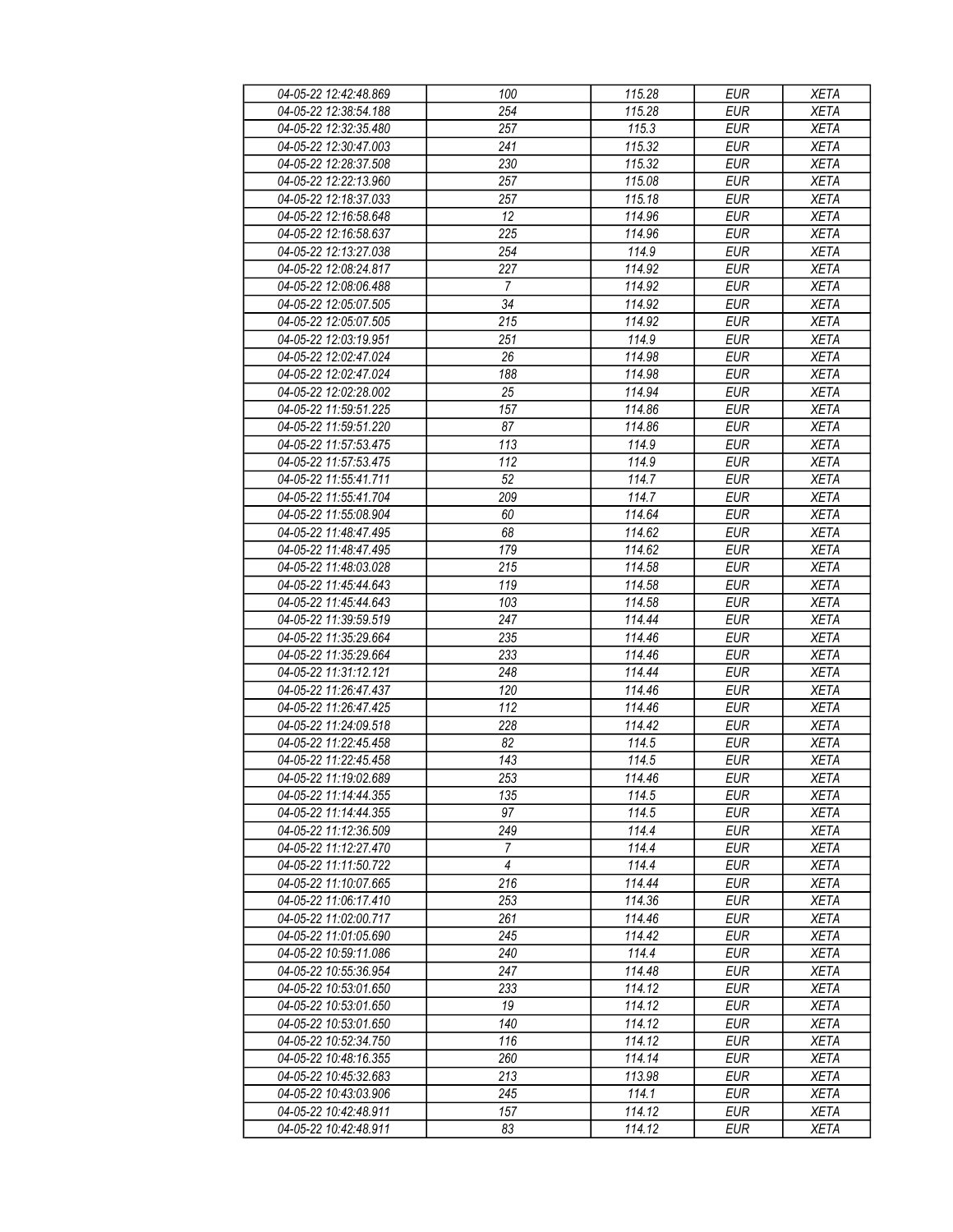| 04-05-22 10:40:29.867 | 249              | 114.04 | <b>EUR</b> | <b>XETA</b> |
|-----------------------|------------------|--------|------------|-------------|
| 04-05-22 10:40:29.867 | 9                | 114.04 | <b>EUR</b> | <b>XETA</b> |
| 04-05-22 10:36:23.179 | 239              | 113.98 | <b>EUR</b> | <b>XETA</b> |
| 04-05-22 10:34:04.578 | 239              | 114.02 | <b>EUR</b> | <b>XETA</b> |
|                       |                  |        |            |             |
| 04-05-22 10:33:55.219 | 235              | 114.04 | <b>EUR</b> | <b>XETA</b> |
| 04-05-22 10:32:38.299 | 178              | 114.06 | <b>EUR</b> | <b>XETA</b> |
| 04-05-22 10:27:36.991 | 105              | 113.98 | <b>EUR</b> | <b>XETA</b> |
| 04-05-22 10:27:36.991 | 117              | 113.98 | <b>EUR</b> | <b>XETA</b> |
| 04-05-22 10:23:56.285 | 35               | 113.92 | <b>EUR</b> | <b>XETA</b> |
| 04-05-22 10:23:56.285 | 186              | 113.92 | <b>EUR</b> | <b>XETA</b> |
| 04-05-22 10:21:18.135 | 213              | 113.82 | <b>EUR</b> | <b>XETA</b> |
| 04-05-22 10:20:25.414 | 51               | 113.94 | <b>EUR</b> | <b>XETA</b> |
| 04-05-22 10:20:25.407 | 185              | 113.94 | <b>EUR</b> | <b>XETA</b> |
| 04-05-22 10:19:11.734 | 255              | 113.96 | <b>EUR</b> | <b>XETA</b> |
| 04-05-22 10:16:31.358 | 183              | 114.08 | <b>EUR</b> | <b>XETA</b> |
| 04-05-22 10:16:31.358 |                  | 114.08 | <b>EUR</b> | <b>XETA</b> |
|                       | 28               |        |            |             |
| 04-05-22 10:16:31.358 | $\sqrt{3}$       | 114.08 | <b>EUR</b> | <b>XETA</b> |
| 04-05-22 10:11:23.882 | $\overline{213}$ | 113.94 | <b>EUR</b> | <b>XETA</b> |
| 04-05-22 10:11:22.090 | 15               | 113.94 | <b>EUR</b> | <b>XETA</b> |
| 04-05-22 10:11:22.090 | 70               | 113.94 | <b>EUR</b> | <b>XETA</b> |
| 04-05-22 10:11:21.895 | 12               | 113.94 | <b>EUR</b> | <b>XETA</b> |
| 04-05-22 10:11:21.275 | 24               | 113.94 | <b>EUR</b> | <b>XETA</b> |
| 04-05-22 10:11:20.653 | 140              | 113.94 | <b>EUR</b> | <b>XETA</b> |
| 04-05-22 10:08:10.991 | 251              | 113.92 | <b>EUR</b> | <b>XETA</b> |
| 04-05-22 10:05:20.826 | 47               | 114.02 | <b>EUR</b> | <b>XETA</b> |
| 04-05-22 10:05:20.826 | 198              | 114.02 | <b>EUR</b> | <b>XETA</b> |
| 04-05-22 10:02:36.915 | 54               | 114.2  | <b>EUR</b> | <b>XETA</b> |
|                       | $\overline{202}$ |        |            |             |
| 04-05-22 10:02:36.915 |                  | 114.2  | <b>EUR</b> | <b>XETA</b> |
| 04-05-22 10:01:56.595 | 239              | 114.28 | <b>EUR</b> | <b>XETA</b> |
| 04-05-22 09:59:30.125 | 244              | 114.44 | <b>EUR</b> | <b>XETA</b> |
| 04-05-22 09:54:43.771 | 229              | 114.5  | <b>EUR</b> | <b>XETA</b> |
| 04-05-22 09:52:40.843 | 229              | 114.68 | <b>EUR</b> | <b>XETA</b> |
| 04-05-22 09:52:40.843 | 233              | 114.68 | <b>EUR</b> | <b>XETA</b> |
| 04-05-22 09:48:57.118 | 210              | 114.72 | <b>EUR</b> | <b>XETA</b> |
| 04-05-22 09:48:57.118 | 45               | 114.72 | <b>EUR</b> | <b>XETA</b> |
| 04-05-22 09:45:03.691 | 76               | 114.56 | <b>EUR</b> | <b>XETA</b> |
| 04-05-22 09:44:34.835 | 11               | 114.56 | <b>EUR</b> | <b>XETA</b> |
| 04-05-22 09:44:34.210 | 33               | 114.56 | <b>EUR</b> | <b>XETA</b> |
| 04-05-22 09:44:33.591 | 140              | 114.56 | <b>EUR</b> | <b>XETA</b> |
| 04-05-22 09:43:03.092 | 27               | 114.6  | <b>EUR</b> | <b>XETA</b> |
| 04-05-22 09:43:03.092 | 207              | 114.6  | EUR        | XETA        |
|                       |                  |        |            |             |
| 04-05-22 09:41:11.349 | 100              | 114.7  | <b>EUR</b> | <b>XETA</b> |
| 04-05-22 09:41:11.349 | 141              | 114.7  | <b>EUR</b> | <b>XETA</b> |
| 04-05-22 09:35:49.001 | 238              | 114.54 | <b>EUR</b> | <b>XETA</b> |
| 04-05-22 09:32:40.842 | 253              | 114.62 | <b>EUR</b> | <b>XETA</b> |
| 04-05-22 09:31:29.437 | 29               | 114.74 | <b>EUR</b> | <b>XETA</b> |
| 04-05-22 09:31:29.437 | 196              | 114.74 | <b>EUR</b> | <b>XETA</b> |
| 04-05-22 09:31:23.978 | 12               | 114.74 | <b>EUR</b> | <b>XETA</b> |
| 04-05-22 09:31:23.359 | 12               | 114.74 | <b>EUR</b> | <b>XETA</b> |
| 04-05-22 09:29:57.641 | 104              | 114.82 | <b>EUR</b> | <b>XETA</b> |
| 04-05-22 09:29:57.641 | 130              | 114.82 | <b>EUR</b> | <b>XETA</b> |
| 04-05-22 09:25:59.692 | 213              | 114.94 | <b>EUR</b> | <b>XETA</b> |
| 04-05-22 09:25:57.220 | 20               | 114.94 | <b>EUR</b> | <b>XETA</b> |
| 04-05-22 09:21:39.227 | 81               | 114.88 | EUR        | <b>XETA</b> |
| 04-05-22 09:21:39.227 | 127              | 114.88 | <b>EUR</b> | <b>XETA</b> |
|                       |                  |        |            |             |
| 04-05-22 09:21:39.227 | 35               | 114.88 | <b>EUR</b> | <b>XETA</b> |
| 04-05-22 09:21:27.946 | 259              | 114.94 | <b>EUR</b> | <b>XETA</b> |
| 04-05-22 09:19:55.094 | 220              | 114.96 | EUR        | XETA        |
| 04-05-22 09:16:50.569 | 109              | 115.18 | EUR        | <b>XETA</b> |
| 04-05-22 09:16:50.569 | 128              | 115.18 | EUR        | <b>XETA</b> |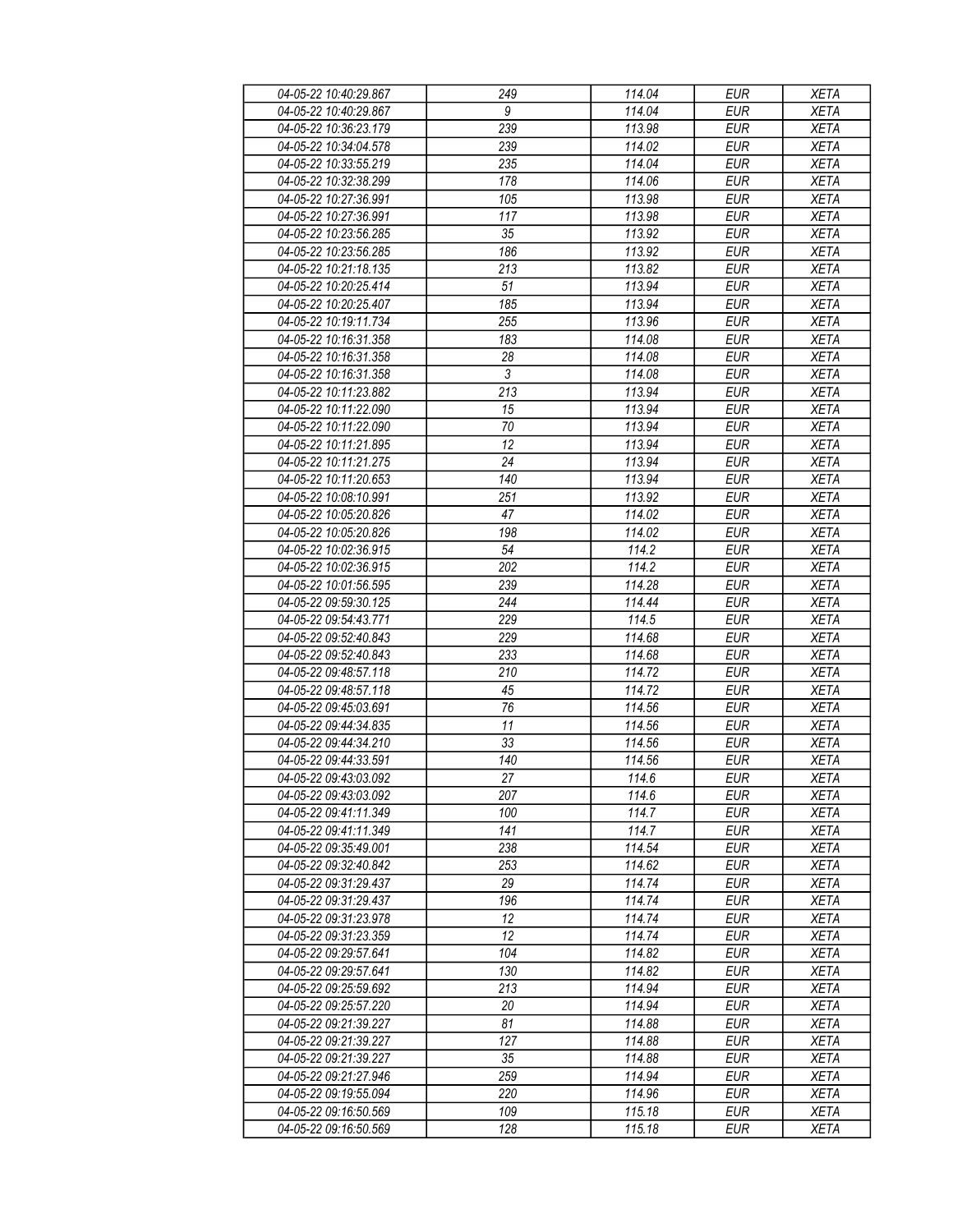| 04-05-22 09:15:23.288 | 214              | 115.18 | <b>EUR</b> | <b>XETA</b> |
|-----------------------|------------------|--------|------------|-------------|
| 04-05-22 09:14:34.214 | 249              | 115.18 | <b>EUR</b> | <b>XETA</b> |
| 04-05-22 09:11:00.473 | $\overline{245}$ | 115.18 | <b>EUR</b> | <b>XETA</b> |
| 04-05-22 09:07:12.644 | 221              | 114.98 | <b>EUR</b> | <b>XETA</b> |
| 04-05-22 09:07:12.644 | 25               | 114.98 | <b>EUR</b> | <b>XETA</b> |
| 04-05-22 09:04:43.171 | 220              | 115.16 | <b>EUR</b> | <b>XETA</b> |
| 04-05-22 09:04:04.492 |                  |        | <b>EUR</b> |             |
|                       | 252              | 115.28 |            | <b>XETA</b> |
| 04-05-22 09:03:20.868 | 140              | 115.34 | <b>EUR</b> | <b>XETA</b> |
| 04-05-22 09:03:20.868 | 100              | 115.34 | <b>EUR</b> | <b>XETA</b> |
| 04-05-22 09:01:15.314 | 243              | 115.18 | <b>EUR</b> | <b>XETA</b> |
| 04-05-22 08:58:26.607 | 228              | 115.1  | <b>EUR</b> | <b>XETA</b> |
| 04-05-22 08:57:24.194 | 215              | 115    | <b>EUR</b> | <b>XETA</b> |
| 04-05-22 08:56:17.716 | 236              | 115    | <b>EUR</b> | <b>XETA</b> |
| 04-05-22 08:53:14.430 | 239              | 114.84 | <b>EUR</b> | <b>XETA</b> |
| 04-05-22 08:51:35.079 | 97               | 114.74 | <b>EUR</b> | <b>XETA</b> |
| 04-05-22 08:51:35.079 | 118              | 114.74 | <b>EUR</b> | <b>XETA</b> |
| 04-05-22 08:51:35.079 | 37               | 114.74 | <b>EUR</b> | <b>XETA</b> |
| 04-05-22 08:48:59.317 | 251              | 114.28 | <b>EUR</b> | <b>XETA</b> |
| 04-05-22 08:48:59.298 | 100              | 114.28 | <b>EUR</b> | <b>XETA</b> |
| 04-05-22 08:48:59.298 | 152              | 114.28 | <b>EUR</b> | <b>XETA</b> |
| 04-05-22 08:45:45.089 | 243              | 114.26 | <b>EUR</b> | <b>XETA</b> |
| 04-05-22 08:42:55.164 | 48               | 114.04 | <b>EUR</b> | <b>XETA</b> |
| 04-05-22 08:42:55.164 | 164              | 114.04 | <b>EUR</b> | <b>XETA</b> |
| 04-05-22 08:40:54.025 | 240              | 113.94 | <b>EUR</b> | <b>XETA</b> |
| 04-05-22 08:40:37.001 | 86               | 113.98 | <b>EUR</b> | <b>XETA</b> |
|                       |                  |        |            | <b>XETA</b> |
| 04-05-22 08:39:49.657 | 173              | 113.98 | <b>EUR</b> |             |
| 04-05-22 08:38:17.427 | 107              | 113.92 | <b>EUR</b> | <b>XETA</b> |
| 04-05-22 08:36:19.988 | $\overline{211}$ | 113.86 | <b>EUR</b> | <b>XETA</b> |
| 04-05-22 08:34:11.615 | 218              | 114    | <b>EUR</b> | <b>XETA</b> |
| 04-05-22 08:33:07.712 | 189              | 114.04 | <b>EUR</b> | <b>XETA</b> |
| 04-05-22 08:33:07.712 | 69               | 114.04 | <b>EUR</b> | <b>XETA</b> |
| 04-05-22 08:32:29.698 | 225              | 114.2  | <b>EUR</b> | <b>XETA</b> |
| 04-05-22 08:30:48.098 | 222              | 114.34 | <b>EUR</b> | <b>XETA</b> |
| 04-05-22 08:27:21.508 | 219              | 114.14 | <b>EUR</b> | <b>XETA</b> |
| 04-05-22 08:27:21.524 | 261              | 114.14 | <b>EUR</b> | <b>XETA</b> |
| 04-05-22 08:25:24.770 | 240              | 114.28 | <b>EUR</b> | <b>XETA</b> |
| 04-05-22 08:23:54.538 | 104              | 114.48 | <b>EUR</b> | <b>XETA</b> |
| 04-05-22 08:23:54.538 | 59               | 114.48 | <b>EUR</b> | <b>XETA</b> |
| 04-05-22 08:23:54.538 | 63               | 114.48 | <b>EUR</b> | <b>XETA</b> |
| 04-05-22 08:23:20.474 | 216              | 114.48 | <b>EUR</b> | <b>XETA</b> |
| 04-05-22 08:23:00.451 | 247              | 114.54 | EUR        | XETA        |
| 04-05-22 08:21:41.295 | 122              | 114.54 | <b>EUR</b> | <b>XETA</b> |
| 04-05-22 08:21:41.295 | 116              | 114.54 | <b>EUR</b> | <b>XETA</b> |
| 04-05-22 08:20:48.681 | 192              | 114.46 | <b>EUR</b> | <b>XETA</b> |
| 04-05-22 08:20:48.681 | 54               | 114.46 | EUR        | <b>XETA</b> |
| 04-05-22 08:19:36.441 | 218              | 114.46 | <b>EUR</b> | <b>XETA</b> |
|                       |                  |        |            |             |
| 04-05-22 08:16:49.283 | 162              | 114.42 | <b>EUR</b> | <b>XETA</b> |
| 04-05-22 08:16:49.283 | 66               | 114.42 | <b>EUR</b> | <b>XETA</b> |
| 04-05-22 08:16:38.672 | 243              | 114.44 | <b>EUR</b> | <b>XETA</b> |
| 04-05-22 08:15:25.152 | 251              | 114.54 | EUR        | <b>XETA</b> |
| 04-05-22 08:13:37.669 | 230              | 114.64 | <b>EUR</b> | <b>XETA</b> |
| 04-05-22 08:12:06.938 | 254              | 114.84 | <b>EUR</b> | <b>XETA</b> |
| 04-05-22 08:11:55.035 | 250              | 114.88 | <b>EUR</b> | <b>XETA</b> |
| 04-05-22 08:11:46.871 | 239              | 114.94 | EUR        | <b>XETA</b> |
| 04-05-22 08:09:42.802 | 224              | 114.86 | EUR        | <b>XETA</b> |
| 04-05-22 08:07:40.554 | 141              | 114.4  | <b>EUR</b> | <b>XETA</b> |
| 04-05-22 08:07:40.554 | 90               | 114.4  | <b>EUR</b> | <b>XETA</b> |
| 04-05-22 08:06:15.083 | 232              | 114.34 | EUR        | XETA        |
| 04-05-22 08:05:32.305 | 239              | 114.5  | EUR        | <b>XETA</b> |
| 04-05-22 08:03:35.020 | 260              | 114.32 | EUR        | <b>XETA</b> |
|                       |                  |        |            |             |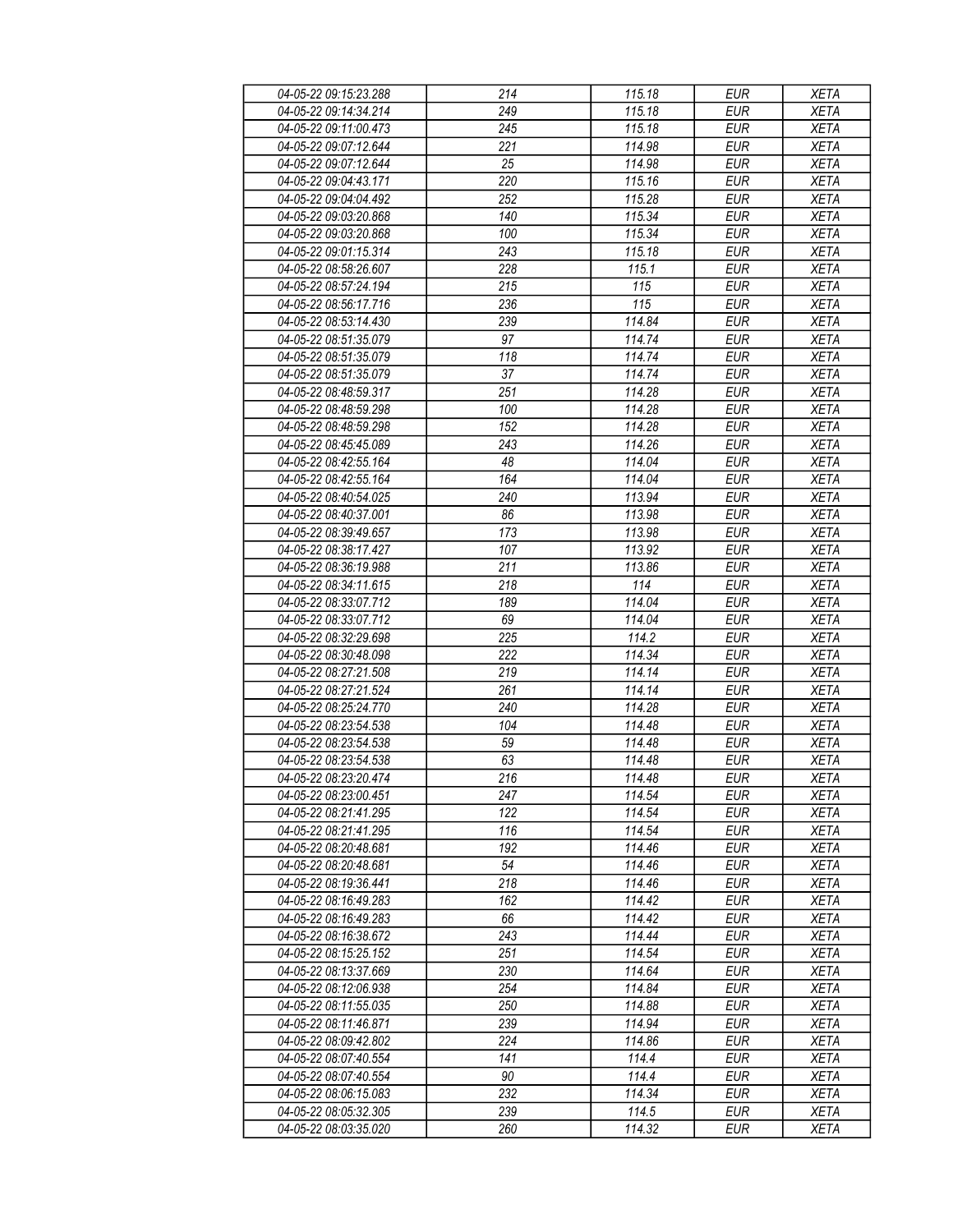| 04-05-22 08:03:21.407 | 210         | 114.4  | EUR | <b>XETA</b> |
|-----------------------|-------------|--------|-----|-------------|
| 04-05-22 08:02:26.793 | 210         | 114.42 | EUR | XET/        |
| 04-05-22 08:01:41.091 | 994<br>20 I | 114.7  | EUR | <b>YET</b>  |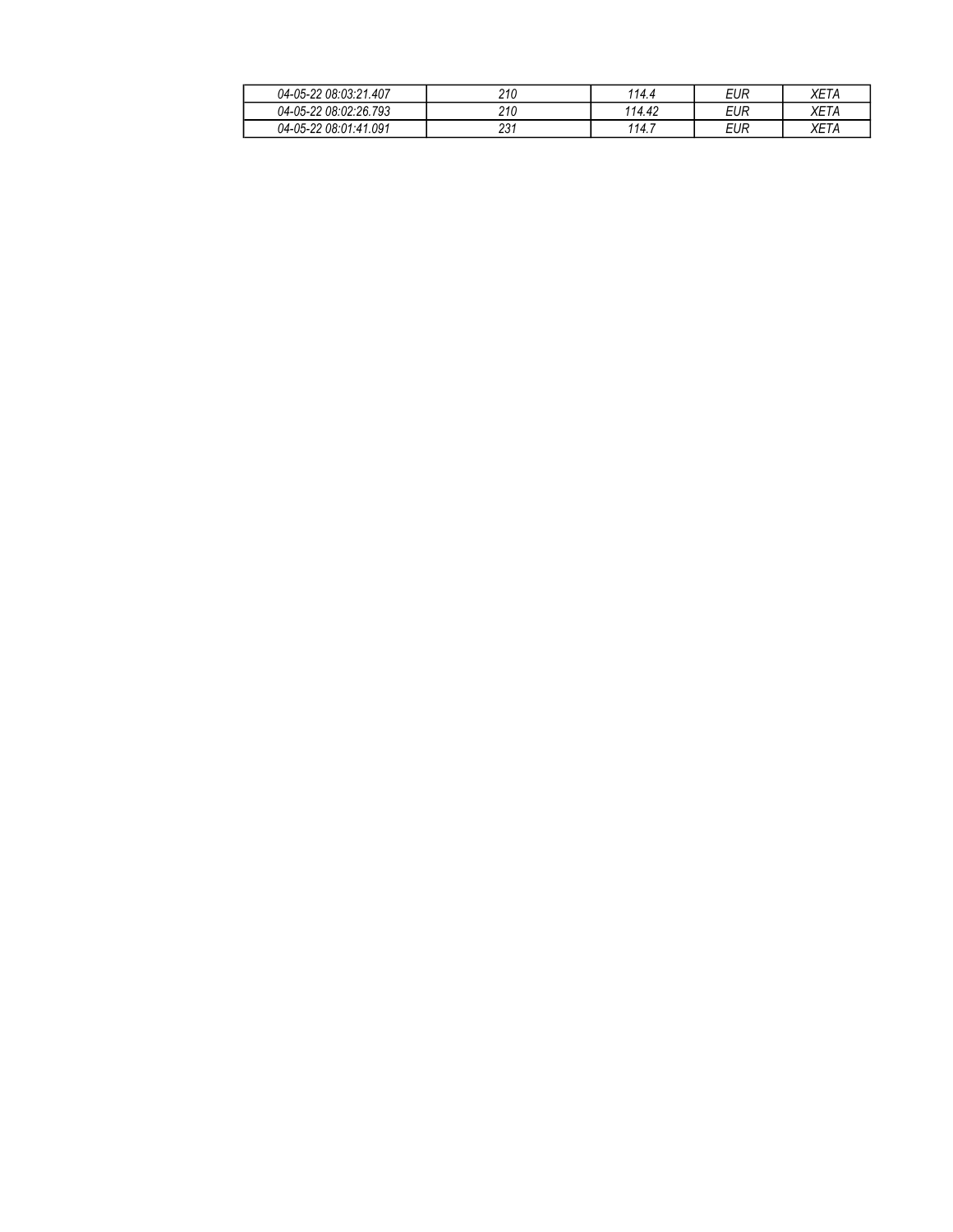## Each order relating to the buy-back programme above according to Art. 5 sec. 3 MAR in conjunction with Art. 25 sec. 1 and 2 MiFiR

In red colour are the fields according to Table 2 of the Annex of Del. Regulation (EU) 2017/580; alternatively you may report the

| Date and Time according to field 9 | <b>Segment MIC code</b><br>according to field 16 | <b>Transaction price</b><br>according to field 28 | <b>Price currency according</b><br>to field 29 | <b>Buy-sell indicator</b><br>according to field 32 |
|------------------------------------|--------------------------------------------------|---------------------------------------------------|------------------------------------------------|----------------------------------------------------|
| 04-05-22 16:27:39.125              | <b>XETA</b>                                      | 115.8                                             | <b>EUR</b>                                     | <b>BUY</b>                                         |
| 04-05-22 16:26:25.210              | <b>XETA</b>                                      | 115.8                                             | <b>EUR</b>                                     | <b>BUY</b>                                         |
| 04-05-22 16:23:30.509              | <b>XETA</b>                                      | 115.86                                            | <b>EUR</b>                                     | <b>BUY</b>                                         |
| 04-05-22 16:23:30.509              | <b>XETA</b>                                      | 115.86                                            | <b>EUR</b>                                     | <b>BUY</b>                                         |
| 04-05-22 16:22:03.713              | <b>XETA</b>                                      | 115.8                                             | <b>EUR</b>                                     | <b>BUY</b>                                         |
| 04-05-22 16:21:06.800              | <b>XETA</b>                                      | 115.8                                             | <b>EUR</b>                                     | <b>BUY</b>                                         |
| 04-05-22 16:20:35.879              | <b>XETA</b>                                      | 115.84                                            | <b>EUR</b>                                     | <b>BUY</b>                                         |
| 04-05-22 16:18:26.773              | <b>XETA</b>                                      | 115.8                                             | <b>EUR</b>                                     | <b>BUY</b>                                         |
| 04-05-22 16:16:39.679              | <b>XETA</b>                                      | 115.8                                             | <b>EUR</b>                                     | <b>BUY</b>                                         |
| 04-05-22 16:16:39.109              | <b>XETA</b>                                      | 115.8                                             | <b>EUR</b>                                     | <b>BUY</b>                                         |
| 04-05-22 16:16:38.109              | <b>XETA</b>                                      | 115.8                                             | <b>EUR</b>                                     | <b>BUY</b>                                         |
| 04-05-22 16:15:40.966              | <b>XETA</b>                                      | 115.72                                            | <b>EUR</b>                                     | <b>BUY</b>                                         |
| 04-05-22 16:15:10.235              | <b>XETA</b>                                      | 115.7                                             | <b>EUR</b>                                     | <b>BUY</b>                                         |
| 04-05-22 16:14:20.169              | <b>XETA</b>                                      | 115.74                                            | <b>EUR</b>                                     | <b>BUY</b>                                         |
| 04-05-22 16:14:05.863              | <b>XETA</b>                                      | 115.74                                            | <b>EUR</b>                                     | <b>BUY</b>                                         |
| 04-05-22 16:11:38.392              | <b>XETA</b>                                      | 115.94                                            | <b>EUR</b>                                     | <b>BUY</b>                                         |
| 04-05-22 16:11:38.361              | <b>XETA</b>                                      | 115.94                                            | <b>EUR</b>                                     | <b>BUY</b>                                         |
| 04-05-22 16:10:08.716              | <b>XETA</b>                                      | 116.04                                            | <b>EUR</b>                                     | <b>BUY</b>                                         |
| 04-05-22 16:08:43.185              | <b>XETA</b>                                      | 116.02                                            | <b>EUR</b>                                     | <b>BUY</b>                                         |
| 04-05-22 16:08:23.152              | <b>XETA</b>                                      | 116.08                                            | <b>EUR</b>                                     | <b>BUY</b>                                         |
| 04-05-22 16:06:38.360              | <b>XETA</b>                                      | 116.04                                            | <b>EUR</b>                                     | <b>BUY</b>                                         |
| 04-05-22 16:04:20.168              | <b>XETA</b>                                      | 115.94                                            | <b>EUR</b>                                     | <b>BUY</b>                                         |
| 04-05-22 16:02:18.500              | <b>XETA</b>                                      | 115.9                                             | <b>EUR</b>                                     | <b>BUY</b>                                         |
| 04-05-22 16:01:50.146              | <b>XETA</b>                                      | 115.94                                            | <b>EUR</b>                                     | <b>BUY</b>                                         |
| 04-05-22 16:00:40.028              | <b>XETA</b>                                      | 115.98                                            | <b>EUR</b>                                     | <b>BUY</b>                                         |
| 04-05-22 16:00:34.300              | <b>XETA</b>                                      | 115.98                                            | <b>EUR</b>                                     | <b>BUY</b>                                         |
| 04-05-22 15:58:11.845              | <b>XETA</b>                                      | 116.02                                            | <b>EUR</b>                                     | <b>BUY</b>                                         |
| 04-05-22 15:55:40.822              | <b>XETA</b>                                      | 116.02                                            | <b>EUR</b>                                     | <b>BUY</b>                                         |
| 04-05-22 15:55:40.822              | <b>XETA</b>                                      | 116.02                                            | <b>EUR</b>                                     | <b>BUY</b>                                         |
| 04-05-22 15:55:40.822              | <b>XETA</b>                                      | 116.02                                            | <b>EUR</b>                                     | <b>BUY</b>                                         |
| 04-05-22 15:54:02.192              | <b>XETA</b>                                      | 116.08                                            | <b>EUR</b>                                     | <b>BUY</b>                                         |
| 04-05-22 15:52:46.727              | <b>XETA</b>                                      | 116.1                                             | <b>EUR</b>                                     | <b>BUY</b>                                         |
| 04-05-22 15:50:36.199              | <b>XETA</b>                                      | 116.02                                            | <b>EUR</b>                                     | <b>BUY</b>                                         |
| 04-05-22 15:47:51.221              | <b>XETA</b>                                      | 116.12                                            | <b>EUR</b>                                     | <b>BUY</b>                                         |
| 04-05-22 15:47:51.221              | <b>XETA</b>                                      | 116.12                                            | <b>EUR</b>                                     | <b>BUY</b>                                         |
| 04-05-22 15:45:41.900              | <b>XETA</b>                                      | 116.1                                             | <b>EUR</b>                                     | <b>BUY</b>                                         |
| 04-05-22 15:41:28.426              | <b>XETA</b>                                      | 116.1                                             | <b>EUR</b>                                     | <b>BUY</b>                                         |
| 04-05-22 15:41:18.428              | <b>XETA</b>                                      | 116.14                                            | <b>EUR</b>                                     | <b>BUY</b>                                         |
| 04-05-22 15:41:18.418              | <b>XETA</b>                                      | 116.12                                            | <b>EUR</b>                                     | <b>BUY</b>                                         |
| 04-05-22 15:38:48.971              | <b>XETA</b>                                      | 116.08                                            | <b>EUR</b>                                     | <b>BUY</b>                                         |
| 04-05-22 15:36:29.674              | <b>XETA</b>                                      | 116.12                                            | <b>EUR</b>                                     | <b>BUY</b>                                         |
| 04-05-22 15:36:29.674              | <b>XETA</b>                                      | 116.12                                            | <b>EUR</b>                                     | <b>BUY</b>                                         |
| 04-05-22 15:33:57.468              | <b>XETA</b>                                      | 116.16                                            | <b>EUR</b>                                     | <b>BUY</b>                                         |
| 04-05-22 15:33:27.722              | <b>XETA</b>                                      | 116.16                                            | <b>EUR</b>                                     | <b>BUY</b>                                         |
| 04-05-22 15:33:27.608              | <b>XETA</b>                                      | 116.16                                            | <b>EUR</b>                                     | <b>BUY</b>                                         |
| 04-05-22 15:31:30.908              | <b>XETA</b>                                      | 116.3                                             | <b>EUR</b>                                     | <b>BUY</b>                                         |
| 04-05-22 15:31:29.688              | <b>XETA</b>                                      | 116.3                                             | <b>EUR</b>                                     | <b>BUY</b>                                         |
| 04-05-22 15:29:28.882              | <b>XETA</b>                                      | 116.46                                            | <b>EUR</b>                                     | <b>BUY</b>                                         |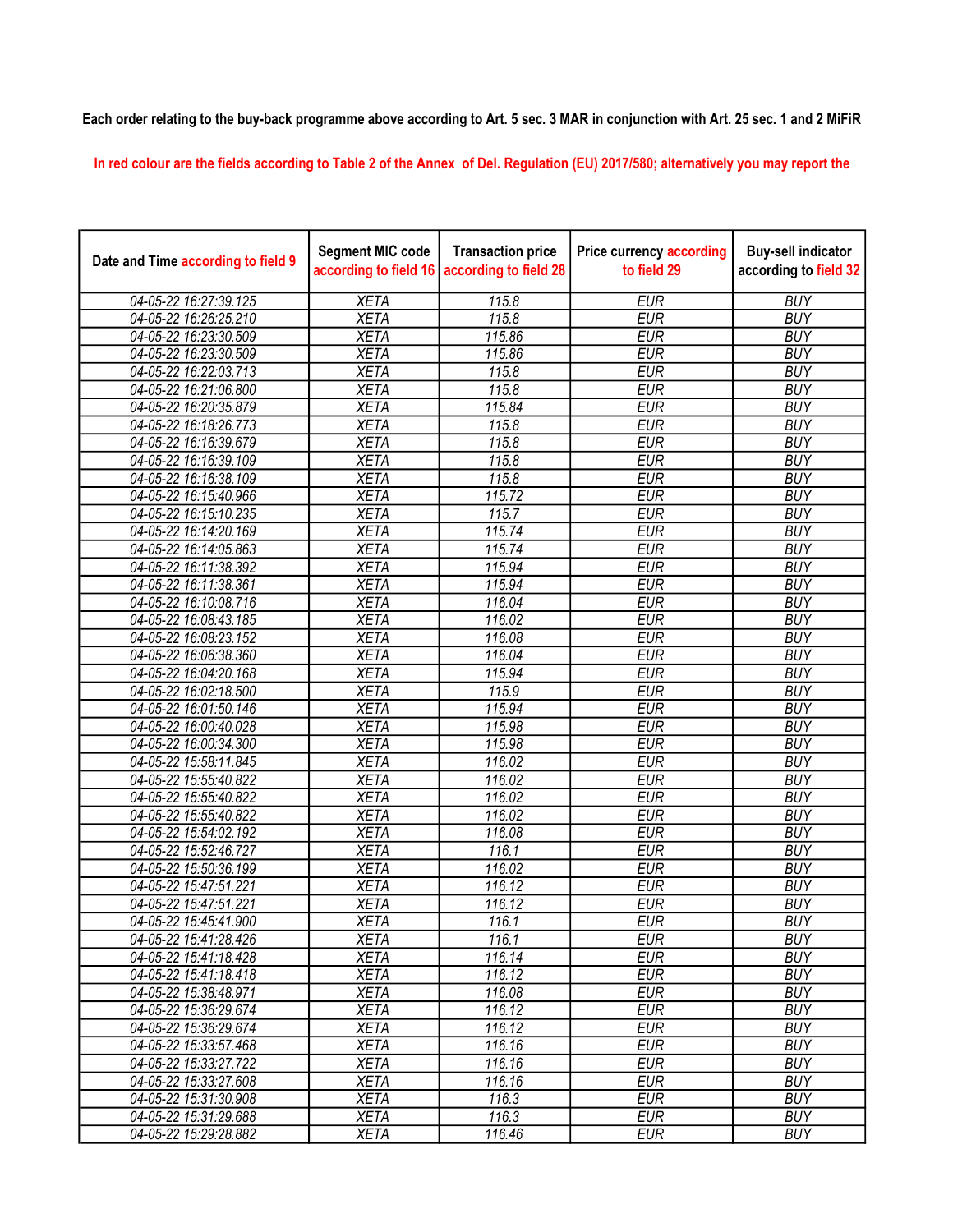| <b>XETA</b><br><b>EUR</b><br><b>BUY</b><br>04-05-22 15:26:43.947<br>116.36<br><b>EUR</b><br><b>BUY</b><br>04-05-22 15:26:25.036<br><b>XETA</b><br>116.36<br>04-05-22 15:24:24.084<br><b>XETA</b><br><b>EUR</b><br><b>BUY</b><br>116.4<br><b>XETA</b><br>04-05-22 15:24:24.084<br>116.4<br><b>EUR</b><br><b>BUY</b><br>04-05-22 15:22:27.576<br><b>XETA</b><br>116.4<br><b>EUR</b><br><b>BUY</b><br>04-05-22 15:19:57.192<br><b>EUR</b><br><b>XETA</b><br>116.3<br><b>BUY</b><br>04-05-22 15:19:57.184<br><b>EUR</b><br><b>XETA</b><br>116.3<br><b>BUY</b><br>04-05-22 15:19:01.134<br><b>XETA</b><br>116.22<br><b>EUR</b><br><b>BUY</b><br>116.22<br>04-05-22 15:19:00.847<br><b>XETA</b><br><b>EUR</b><br><b>BUY</b><br><b>XETA</b><br>116.22<br><b>EUR</b><br><b>BUY</b><br>04-05-22 15:18:40.708<br><b>EUR</b><br><b>XETA</b><br>116.22<br><b>BUY</b><br>04-05-22 15:17:11.674<br><b>XETA</b><br>116.2<br><b>EUR</b><br><b>BUY</b><br>04-05-22 15:15:22.642<br>04-05-22 15:12:50.110<br><b>XETA</b><br>116.44<br><b>EUR</b><br><b>BUY</b><br><b>EUR</b><br><b>BUY</b><br>04-05-22 15:12:00.239<br><b>XETA</b><br>116.6<br><b>EUR</b><br><b>BUY</b><br>04-05-22 15:12:00.239<br><b>XETA</b><br>116.6<br><b>BUY</b><br>04-05-22 15:11:33.757<br><b>XETA</b><br>116.62<br><b>EUR</b><br><b>EUR</b><br><b>BUY</b><br>04-05-22 15:11:33.749<br><b>XETA</b><br>116.62<br>116.4<br><b>EUR</b><br><b>BUY</b><br>04-05-22 15:08:23.968<br><b>XETA</b><br><b>EUR</b><br><b>BUY</b><br><b>XETA</b><br>116.4<br>04-05-22 15:08:23.968<br><b>XETA</b><br>116.38<br><b>EUR</b><br><b>BUY</b><br>04-05-22 15:05:33.532<br><b>XETA</b><br>116.54<br><b>EUR</b><br><b>BUY</b><br>04-05-22 15:04:02.872<br><b>EUR</b><br><b>BUY</b><br>04-05-22 15:04:02.847<br><b>XETA</b><br>116.56<br><b>BUY</b><br>04-05-22 15:01:53.703<br><b>XETA</b><br>116.5<br><b>EUR</b><br>04-05-22 15:00:06.179<br><b>XETA</b><br>116.66<br><b>EUR</b><br><b>BUY</b><br>04-05-22 15:00:06.178<br><b>XETA</b><br>116.66<br><b>EUR</b><br><b>BUY</b><br><b>XETA</b><br>116.68<br><b>EUR</b><br><b>BUY</b><br>04-05-22 14:57:48.692<br><b>EUR</b><br><b>BUY</b><br>04-05-22 14:56:54.792<br><b>XETA</b><br>116.76<br><b>EUR</b><br>116.78<br><b>BUY</b><br>04-05-22 14:56:42.604<br><b>XETA</b><br>04-05-22 14:54:59.572<br>116.72<br><b>EUR</b><br><b>BUY</b><br><b>XETA</b><br>04-05-22 14:52:52.626<br>116.84<br><b>EUR</b><br><b>BUY</b><br><b>XETA</b><br>04-05-22 14:52:52.625<br><b>XETA</b><br>116.84<br><b>EUR</b><br><b>BUY</b><br><b>EUR</b><br><b>BUY</b><br>04-05-22 14:52:50.885<br><b>XETA</b><br>116.84<br>116.78<br><b>BUY</b><br>04-05-22 14:50:55.079<br><b>XETA</b><br><b>EUR</b><br>04-05-22 14:50:24.643<br><b>XETA</b><br>116.82<br><b>EUR</b><br><b>BUY</b><br><b>XETA</b><br><b>EUR</b><br><b>BUY</b><br>04-05-22 14:48:40.064<br>116.64<br><b>XETA</b><br>116.56<br>04-05-22 14:46:41.510<br><b>EUR</b><br><b>BUY</b><br><b>XETA</b><br>116.64<br>EUR<br><b>BUY</b><br>04-05-22 14:44:48.414<br>116.54<br><b>EUR</b><br><b>BUY</b><br>04-05-22 14:44:17.792<br><b>XETA</b><br>116.54<br><b>EUR</b><br><b>BUY</b><br>04-05-22 14:42:35.766<br><b>XETA</b><br><b>EUR</b><br><b>BUY</b><br>04-05-22 14:41:10.466<br><b>XETA</b><br>116.58<br><b>BUY</b><br><b>XETA</b><br>116.58<br><b>EUR</b><br>04-05-22 14:41:10.466<br><b>XETA</b><br>116.58<br><b>EUR</b><br><b>BUY</b><br>04-05-22 14:41:10.466<br><b>BUY</b><br><b>XETA</b><br>116.46<br><b>EUR</b><br>04-05-22 14:38:03.331<br><b>EUR</b><br><b>BUY</b><br><b>XETA</b><br>116.46<br>04-05-22 14:38:03.331<br><b>XETA</b><br><b>EUR</b><br><b>BUY</b><br>04-05-22 14:38:03.332<br>116.46<br><b>XETA</b><br>116.44<br><b>BUY</b><br>04-05-22 14:36:29.563<br>EUR<br><b>EUR</b><br><b>BUY</b><br><b>XETA</b><br>116.44<br>04-05-22 14:36:29.452<br>116.22<br><b>EUR</b><br><b>BUY</b><br>04-05-22 14:34:08.354<br><b>XETA</b><br>116.24<br><b>BUY</b><br><b>XETA</b><br><b>EUR</b><br>04-05-22 14:32:24.609<br><b>XETA</b><br>116.24<br><b>EUR</b><br><b>BUY</b><br>04-05-22 14:32:23.242<br><b>BUY</b><br>116.22<br><b>EUR</b><br>04-05-22 14:31:44.069<br><b>XETA</b><br><b>EUR</b><br><b>BUY</b><br>04-05-22 14:30:05.235<br><b>XETA</b><br>116.38<br><b>EUR</b><br><b>BUY</b><br><b>XETA</b><br>116.4<br>04-05-22 14:26:38.566 | 04-05-22 15:29:28.882 | <b>XETA</b> | 116.46 | <b>EUR</b> | <b>BUY</b> |
|--------------------------------------------------------------------------------------------------------------------------------------------------------------------------------------------------------------------------------------------------------------------------------------------------------------------------------------------------------------------------------------------------------------------------------------------------------------------------------------------------------------------------------------------------------------------------------------------------------------------------------------------------------------------------------------------------------------------------------------------------------------------------------------------------------------------------------------------------------------------------------------------------------------------------------------------------------------------------------------------------------------------------------------------------------------------------------------------------------------------------------------------------------------------------------------------------------------------------------------------------------------------------------------------------------------------------------------------------------------------------------------------------------------------------------------------------------------------------------------------------------------------------------------------------------------------------------------------------------------------------------------------------------------------------------------------------------------------------------------------------------------------------------------------------------------------------------------------------------------------------------------------------------------------------------------------------------------------------------------------------------------------------------------------------------------------------------------------------------------------------------------------------------------------------------------------------------------------------------------------------------------------------------------------------------------------------------------------------------------------------------------------------------------------------------------------------------------------------------------------------------------------------------------------------------------------------------------------------------------------------------------------------------------------------------------------------------------------------------------------------------------------------------------------------------------------------------------------------------------------------------------------------------------------------------------------------------------------------------------------------------------------------------------------------------------------------------------------------------------------------------------------------------------------------------------------------------------------------------------------------------------------------------------------------------------------------------------------------------------------------------------------------------------------------------------------------------------------------------------------------------------------------------------------------------------------------------------------------------------------------------------------------------------------------------------------------------------------------------------------------------------------------------------------------------------------------------------------------------------------------------------------------------------------------------------------------------------------------------------------------------------------------------------------------------------------------------------------------------------------------------------------------------------------------------------------------------------------------------------------------------------------------|-----------------------|-------------|--------|------------|------------|
|                                                                                                                                                                                                                                                                                                                                                                                                                                                                                                                                                                                                                                                                                                                                                                                                                                                                                                                                                                                                                                                                                                                                                                                                                                                                                                                                                                                                                                                                                                                                                                                                                                                                                                                                                                                                                                                                                                                                                                                                                                                                                                                                                                                                                                                                                                                                                                                                                                                                                                                                                                                                                                                                                                                                                                                                                                                                                                                                                                                                                                                                                                                                                                                                                                                                                                                                                                                                                                                                                                                                                                                                                                                                                                                                                                                                                                                                                                                                                                                                                                                                                                                                                                                                                                                                          |                       |             |        |            |            |
|                                                                                                                                                                                                                                                                                                                                                                                                                                                                                                                                                                                                                                                                                                                                                                                                                                                                                                                                                                                                                                                                                                                                                                                                                                                                                                                                                                                                                                                                                                                                                                                                                                                                                                                                                                                                                                                                                                                                                                                                                                                                                                                                                                                                                                                                                                                                                                                                                                                                                                                                                                                                                                                                                                                                                                                                                                                                                                                                                                                                                                                                                                                                                                                                                                                                                                                                                                                                                                                                                                                                                                                                                                                                                                                                                                                                                                                                                                                                                                                                                                                                                                                                                                                                                                                                          |                       |             |        |            |            |
|                                                                                                                                                                                                                                                                                                                                                                                                                                                                                                                                                                                                                                                                                                                                                                                                                                                                                                                                                                                                                                                                                                                                                                                                                                                                                                                                                                                                                                                                                                                                                                                                                                                                                                                                                                                                                                                                                                                                                                                                                                                                                                                                                                                                                                                                                                                                                                                                                                                                                                                                                                                                                                                                                                                                                                                                                                                                                                                                                                                                                                                                                                                                                                                                                                                                                                                                                                                                                                                                                                                                                                                                                                                                                                                                                                                                                                                                                                                                                                                                                                                                                                                                                                                                                                                                          |                       |             |        |            |            |
|                                                                                                                                                                                                                                                                                                                                                                                                                                                                                                                                                                                                                                                                                                                                                                                                                                                                                                                                                                                                                                                                                                                                                                                                                                                                                                                                                                                                                                                                                                                                                                                                                                                                                                                                                                                                                                                                                                                                                                                                                                                                                                                                                                                                                                                                                                                                                                                                                                                                                                                                                                                                                                                                                                                                                                                                                                                                                                                                                                                                                                                                                                                                                                                                                                                                                                                                                                                                                                                                                                                                                                                                                                                                                                                                                                                                                                                                                                                                                                                                                                                                                                                                                                                                                                                                          |                       |             |        |            |            |
|                                                                                                                                                                                                                                                                                                                                                                                                                                                                                                                                                                                                                                                                                                                                                                                                                                                                                                                                                                                                                                                                                                                                                                                                                                                                                                                                                                                                                                                                                                                                                                                                                                                                                                                                                                                                                                                                                                                                                                                                                                                                                                                                                                                                                                                                                                                                                                                                                                                                                                                                                                                                                                                                                                                                                                                                                                                                                                                                                                                                                                                                                                                                                                                                                                                                                                                                                                                                                                                                                                                                                                                                                                                                                                                                                                                                                                                                                                                                                                                                                                                                                                                                                                                                                                                                          |                       |             |        |            |            |
|                                                                                                                                                                                                                                                                                                                                                                                                                                                                                                                                                                                                                                                                                                                                                                                                                                                                                                                                                                                                                                                                                                                                                                                                                                                                                                                                                                                                                                                                                                                                                                                                                                                                                                                                                                                                                                                                                                                                                                                                                                                                                                                                                                                                                                                                                                                                                                                                                                                                                                                                                                                                                                                                                                                                                                                                                                                                                                                                                                                                                                                                                                                                                                                                                                                                                                                                                                                                                                                                                                                                                                                                                                                                                                                                                                                                                                                                                                                                                                                                                                                                                                                                                                                                                                                                          |                       |             |        |            |            |
|                                                                                                                                                                                                                                                                                                                                                                                                                                                                                                                                                                                                                                                                                                                                                                                                                                                                                                                                                                                                                                                                                                                                                                                                                                                                                                                                                                                                                                                                                                                                                                                                                                                                                                                                                                                                                                                                                                                                                                                                                                                                                                                                                                                                                                                                                                                                                                                                                                                                                                                                                                                                                                                                                                                                                                                                                                                                                                                                                                                                                                                                                                                                                                                                                                                                                                                                                                                                                                                                                                                                                                                                                                                                                                                                                                                                                                                                                                                                                                                                                                                                                                                                                                                                                                                                          |                       |             |        |            |            |
|                                                                                                                                                                                                                                                                                                                                                                                                                                                                                                                                                                                                                                                                                                                                                                                                                                                                                                                                                                                                                                                                                                                                                                                                                                                                                                                                                                                                                                                                                                                                                                                                                                                                                                                                                                                                                                                                                                                                                                                                                                                                                                                                                                                                                                                                                                                                                                                                                                                                                                                                                                                                                                                                                                                                                                                                                                                                                                                                                                                                                                                                                                                                                                                                                                                                                                                                                                                                                                                                                                                                                                                                                                                                                                                                                                                                                                                                                                                                                                                                                                                                                                                                                                                                                                                                          |                       |             |        |            |            |
|                                                                                                                                                                                                                                                                                                                                                                                                                                                                                                                                                                                                                                                                                                                                                                                                                                                                                                                                                                                                                                                                                                                                                                                                                                                                                                                                                                                                                                                                                                                                                                                                                                                                                                                                                                                                                                                                                                                                                                                                                                                                                                                                                                                                                                                                                                                                                                                                                                                                                                                                                                                                                                                                                                                                                                                                                                                                                                                                                                                                                                                                                                                                                                                                                                                                                                                                                                                                                                                                                                                                                                                                                                                                                                                                                                                                                                                                                                                                                                                                                                                                                                                                                                                                                                                                          |                       |             |        |            |            |
|                                                                                                                                                                                                                                                                                                                                                                                                                                                                                                                                                                                                                                                                                                                                                                                                                                                                                                                                                                                                                                                                                                                                                                                                                                                                                                                                                                                                                                                                                                                                                                                                                                                                                                                                                                                                                                                                                                                                                                                                                                                                                                                                                                                                                                                                                                                                                                                                                                                                                                                                                                                                                                                                                                                                                                                                                                                                                                                                                                                                                                                                                                                                                                                                                                                                                                                                                                                                                                                                                                                                                                                                                                                                                                                                                                                                                                                                                                                                                                                                                                                                                                                                                                                                                                                                          |                       |             |        |            |            |
|                                                                                                                                                                                                                                                                                                                                                                                                                                                                                                                                                                                                                                                                                                                                                                                                                                                                                                                                                                                                                                                                                                                                                                                                                                                                                                                                                                                                                                                                                                                                                                                                                                                                                                                                                                                                                                                                                                                                                                                                                                                                                                                                                                                                                                                                                                                                                                                                                                                                                                                                                                                                                                                                                                                                                                                                                                                                                                                                                                                                                                                                                                                                                                                                                                                                                                                                                                                                                                                                                                                                                                                                                                                                                                                                                                                                                                                                                                                                                                                                                                                                                                                                                                                                                                                                          |                       |             |        |            |            |
|                                                                                                                                                                                                                                                                                                                                                                                                                                                                                                                                                                                                                                                                                                                                                                                                                                                                                                                                                                                                                                                                                                                                                                                                                                                                                                                                                                                                                                                                                                                                                                                                                                                                                                                                                                                                                                                                                                                                                                                                                                                                                                                                                                                                                                                                                                                                                                                                                                                                                                                                                                                                                                                                                                                                                                                                                                                                                                                                                                                                                                                                                                                                                                                                                                                                                                                                                                                                                                                                                                                                                                                                                                                                                                                                                                                                                                                                                                                                                                                                                                                                                                                                                                                                                                                                          |                       |             |        |            |            |
|                                                                                                                                                                                                                                                                                                                                                                                                                                                                                                                                                                                                                                                                                                                                                                                                                                                                                                                                                                                                                                                                                                                                                                                                                                                                                                                                                                                                                                                                                                                                                                                                                                                                                                                                                                                                                                                                                                                                                                                                                                                                                                                                                                                                                                                                                                                                                                                                                                                                                                                                                                                                                                                                                                                                                                                                                                                                                                                                                                                                                                                                                                                                                                                                                                                                                                                                                                                                                                                                                                                                                                                                                                                                                                                                                                                                                                                                                                                                                                                                                                                                                                                                                                                                                                                                          |                       |             |        |            |            |
|                                                                                                                                                                                                                                                                                                                                                                                                                                                                                                                                                                                                                                                                                                                                                                                                                                                                                                                                                                                                                                                                                                                                                                                                                                                                                                                                                                                                                                                                                                                                                                                                                                                                                                                                                                                                                                                                                                                                                                                                                                                                                                                                                                                                                                                                                                                                                                                                                                                                                                                                                                                                                                                                                                                                                                                                                                                                                                                                                                                                                                                                                                                                                                                                                                                                                                                                                                                                                                                                                                                                                                                                                                                                                                                                                                                                                                                                                                                                                                                                                                                                                                                                                                                                                                                                          |                       |             |        |            |            |
|                                                                                                                                                                                                                                                                                                                                                                                                                                                                                                                                                                                                                                                                                                                                                                                                                                                                                                                                                                                                                                                                                                                                                                                                                                                                                                                                                                                                                                                                                                                                                                                                                                                                                                                                                                                                                                                                                                                                                                                                                                                                                                                                                                                                                                                                                                                                                                                                                                                                                                                                                                                                                                                                                                                                                                                                                                                                                                                                                                                                                                                                                                                                                                                                                                                                                                                                                                                                                                                                                                                                                                                                                                                                                                                                                                                                                                                                                                                                                                                                                                                                                                                                                                                                                                                                          |                       |             |        |            |            |
|                                                                                                                                                                                                                                                                                                                                                                                                                                                                                                                                                                                                                                                                                                                                                                                                                                                                                                                                                                                                                                                                                                                                                                                                                                                                                                                                                                                                                                                                                                                                                                                                                                                                                                                                                                                                                                                                                                                                                                                                                                                                                                                                                                                                                                                                                                                                                                                                                                                                                                                                                                                                                                                                                                                                                                                                                                                                                                                                                                                                                                                                                                                                                                                                                                                                                                                                                                                                                                                                                                                                                                                                                                                                                                                                                                                                                                                                                                                                                                                                                                                                                                                                                                                                                                                                          |                       |             |        |            |            |
|                                                                                                                                                                                                                                                                                                                                                                                                                                                                                                                                                                                                                                                                                                                                                                                                                                                                                                                                                                                                                                                                                                                                                                                                                                                                                                                                                                                                                                                                                                                                                                                                                                                                                                                                                                                                                                                                                                                                                                                                                                                                                                                                                                                                                                                                                                                                                                                                                                                                                                                                                                                                                                                                                                                                                                                                                                                                                                                                                                                                                                                                                                                                                                                                                                                                                                                                                                                                                                                                                                                                                                                                                                                                                                                                                                                                                                                                                                                                                                                                                                                                                                                                                                                                                                                                          |                       |             |        |            |            |
|                                                                                                                                                                                                                                                                                                                                                                                                                                                                                                                                                                                                                                                                                                                                                                                                                                                                                                                                                                                                                                                                                                                                                                                                                                                                                                                                                                                                                                                                                                                                                                                                                                                                                                                                                                                                                                                                                                                                                                                                                                                                                                                                                                                                                                                                                                                                                                                                                                                                                                                                                                                                                                                                                                                                                                                                                                                                                                                                                                                                                                                                                                                                                                                                                                                                                                                                                                                                                                                                                                                                                                                                                                                                                                                                                                                                                                                                                                                                                                                                                                                                                                                                                                                                                                                                          |                       |             |        |            |            |
|                                                                                                                                                                                                                                                                                                                                                                                                                                                                                                                                                                                                                                                                                                                                                                                                                                                                                                                                                                                                                                                                                                                                                                                                                                                                                                                                                                                                                                                                                                                                                                                                                                                                                                                                                                                                                                                                                                                                                                                                                                                                                                                                                                                                                                                                                                                                                                                                                                                                                                                                                                                                                                                                                                                                                                                                                                                                                                                                                                                                                                                                                                                                                                                                                                                                                                                                                                                                                                                                                                                                                                                                                                                                                                                                                                                                                                                                                                                                                                                                                                                                                                                                                                                                                                                                          |                       |             |        |            |            |
|                                                                                                                                                                                                                                                                                                                                                                                                                                                                                                                                                                                                                                                                                                                                                                                                                                                                                                                                                                                                                                                                                                                                                                                                                                                                                                                                                                                                                                                                                                                                                                                                                                                                                                                                                                                                                                                                                                                                                                                                                                                                                                                                                                                                                                                                                                                                                                                                                                                                                                                                                                                                                                                                                                                                                                                                                                                                                                                                                                                                                                                                                                                                                                                                                                                                                                                                                                                                                                                                                                                                                                                                                                                                                                                                                                                                                                                                                                                                                                                                                                                                                                                                                                                                                                                                          |                       |             |        |            |            |
|                                                                                                                                                                                                                                                                                                                                                                                                                                                                                                                                                                                                                                                                                                                                                                                                                                                                                                                                                                                                                                                                                                                                                                                                                                                                                                                                                                                                                                                                                                                                                                                                                                                                                                                                                                                                                                                                                                                                                                                                                                                                                                                                                                                                                                                                                                                                                                                                                                                                                                                                                                                                                                                                                                                                                                                                                                                                                                                                                                                                                                                                                                                                                                                                                                                                                                                                                                                                                                                                                                                                                                                                                                                                                                                                                                                                                                                                                                                                                                                                                                                                                                                                                                                                                                                                          |                       |             |        |            |            |
|                                                                                                                                                                                                                                                                                                                                                                                                                                                                                                                                                                                                                                                                                                                                                                                                                                                                                                                                                                                                                                                                                                                                                                                                                                                                                                                                                                                                                                                                                                                                                                                                                                                                                                                                                                                                                                                                                                                                                                                                                                                                                                                                                                                                                                                                                                                                                                                                                                                                                                                                                                                                                                                                                                                                                                                                                                                                                                                                                                                                                                                                                                                                                                                                                                                                                                                                                                                                                                                                                                                                                                                                                                                                                                                                                                                                                                                                                                                                                                                                                                                                                                                                                                                                                                                                          |                       |             |        |            |            |
|                                                                                                                                                                                                                                                                                                                                                                                                                                                                                                                                                                                                                                                                                                                                                                                                                                                                                                                                                                                                                                                                                                                                                                                                                                                                                                                                                                                                                                                                                                                                                                                                                                                                                                                                                                                                                                                                                                                                                                                                                                                                                                                                                                                                                                                                                                                                                                                                                                                                                                                                                                                                                                                                                                                                                                                                                                                                                                                                                                                                                                                                                                                                                                                                                                                                                                                                                                                                                                                                                                                                                                                                                                                                                                                                                                                                                                                                                                                                                                                                                                                                                                                                                                                                                                                                          |                       |             |        |            |            |
|                                                                                                                                                                                                                                                                                                                                                                                                                                                                                                                                                                                                                                                                                                                                                                                                                                                                                                                                                                                                                                                                                                                                                                                                                                                                                                                                                                                                                                                                                                                                                                                                                                                                                                                                                                                                                                                                                                                                                                                                                                                                                                                                                                                                                                                                                                                                                                                                                                                                                                                                                                                                                                                                                                                                                                                                                                                                                                                                                                                                                                                                                                                                                                                                                                                                                                                                                                                                                                                                                                                                                                                                                                                                                                                                                                                                                                                                                                                                                                                                                                                                                                                                                                                                                                                                          |                       |             |        |            |            |
|                                                                                                                                                                                                                                                                                                                                                                                                                                                                                                                                                                                                                                                                                                                                                                                                                                                                                                                                                                                                                                                                                                                                                                                                                                                                                                                                                                                                                                                                                                                                                                                                                                                                                                                                                                                                                                                                                                                                                                                                                                                                                                                                                                                                                                                                                                                                                                                                                                                                                                                                                                                                                                                                                                                                                                                                                                                                                                                                                                                                                                                                                                                                                                                                                                                                                                                                                                                                                                                                                                                                                                                                                                                                                                                                                                                                                                                                                                                                                                                                                                                                                                                                                                                                                                                                          |                       |             |        |            |            |
|                                                                                                                                                                                                                                                                                                                                                                                                                                                                                                                                                                                                                                                                                                                                                                                                                                                                                                                                                                                                                                                                                                                                                                                                                                                                                                                                                                                                                                                                                                                                                                                                                                                                                                                                                                                                                                                                                                                                                                                                                                                                                                                                                                                                                                                                                                                                                                                                                                                                                                                                                                                                                                                                                                                                                                                                                                                                                                                                                                                                                                                                                                                                                                                                                                                                                                                                                                                                                                                                                                                                                                                                                                                                                                                                                                                                                                                                                                                                                                                                                                                                                                                                                                                                                                                                          |                       |             |        |            |            |
|                                                                                                                                                                                                                                                                                                                                                                                                                                                                                                                                                                                                                                                                                                                                                                                                                                                                                                                                                                                                                                                                                                                                                                                                                                                                                                                                                                                                                                                                                                                                                                                                                                                                                                                                                                                                                                                                                                                                                                                                                                                                                                                                                                                                                                                                                                                                                                                                                                                                                                                                                                                                                                                                                                                                                                                                                                                                                                                                                                                                                                                                                                                                                                                                                                                                                                                                                                                                                                                                                                                                                                                                                                                                                                                                                                                                                                                                                                                                                                                                                                                                                                                                                                                                                                                                          |                       |             |        |            |            |
|                                                                                                                                                                                                                                                                                                                                                                                                                                                                                                                                                                                                                                                                                                                                                                                                                                                                                                                                                                                                                                                                                                                                                                                                                                                                                                                                                                                                                                                                                                                                                                                                                                                                                                                                                                                                                                                                                                                                                                                                                                                                                                                                                                                                                                                                                                                                                                                                                                                                                                                                                                                                                                                                                                                                                                                                                                                                                                                                                                                                                                                                                                                                                                                                                                                                                                                                                                                                                                                                                                                                                                                                                                                                                                                                                                                                                                                                                                                                                                                                                                                                                                                                                                                                                                                                          |                       |             |        |            |            |
|                                                                                                                                                                                                                                                                                                                                                                                                                                                                                                                                                                                                                                                                                                                                                                                                                                                                                                                                                                                                                                                                                                                                                                                                                                                                                                                                                                                                                                                                                                                                                                                                                                                                                                                                                                                                                                                                                                                                                                                                                                                                                                                                                                                                                                                                                                                                                                                                                                                                                                                                                                                                                                                                                                                                                                                                                                                                                                                                                                                                                                                                                                                                                                                                                                                                                                                                                                                                                                                                                                                                                                                                                                                                                                                                                                                                                                                                                                                                                                                                                                                                                                                                                                                                                                                                          |                       |             |        |            |            |
|                                                                                                                                                                                                                                                                                                                                                                                                                                                                                                                                                                                                                                                                                                                                                                                                                                                                                                                                                                                                                                                                                                                                                                                                                                                                                                                                                                                                                                                                                                                                                                                                                                                                                                                                                                                                                                                                                                                                                                                                                                                                                                                                                                                                                                                                                                                                                                                                                                                                                                                                                                                                                                                                                                                                                                                                                                                                                                                                                                                                                                                                                                                                                                                                                                                                                                                                                                                                                                                                                                                                                                                                                                                                                                                                                                                                                                                                                                                                                                                                                                                                                                                                                                                                                                                                          |                       |             |        |            |            |
|                                                                                                                                                                                                                                                                                                                                                                                                                                                                                                                                                                                                                                                                                                                                                                                                                                                                                                                                                                                                                                                                                                                                                                                                                                                                                                                                                                                                                                                                                                                                                                                                                                                                                                                                                                                                                                                                                                                                                                                                                                                                                                                                                                                                                                                                                                                                                                                                                                                                                                                                                                                                                                                                                                                                                                                                                                                                                                                                                                                                                                                                                                                                                                                                                                                                                                                                                                                                                                                                                                                                                                                                                                                                                                                                                                                                                                                                                                                                                                                                                                                                                                                                                                                                                                                                          |                       |             |        |            |            |
|                                                                                                                                                                                                                                                                                                                                                                                                                                                                                                                                                                                                                                                                                                                                                                                                                                                                                                                                                                                                                                                                                                                                                                                                                                                                                                                                                                                                                                                                                                                                                                                                                                                                                                                                                                                                                                                                                                                                                                                                                                                                                                                                                                                                                                                                                                                                                                                                                                                                                                                                                                                                                                                                                                                                                                                                                                                                                                                                                                                                                                                                                                                                                                                                                                                                                                                                                                                                                                                                                                                                                                                                                                                                                                                                                                                                                                                                                                                                                                                                                                                                                                                                                                                                                                                                          |                       |             |        |            |            |
|                                                                                                                                                                                                                                                                                                                                                                                                                                                                                                                                                                                                                                                                                                                                                                                                                                                                                                                                                                                                                                                                                                                                                                                                                                                                                                                                                                                                                                                                                                                                                                                                                                                                                                                                                                                                                                                                                                                                                                                                                                                                                                                                                                                                                                                                                                                                                                                                                                                                                                                                                                                                                                                                                                                                                                                                                                                                                                                                                                                                                                                                                                                                                                                                                                                                                                                                                                                                                                                                                                                                                                                                                                                                                                                                                                                                                                                                                                                                                                                                                                                                                                                                                                                                                                                                          |                       |             |        |            |            |
|                                                                                                                                                                                                                                                                                                                                                                                                                                                                                                                                                                                                                                                                                                                                                                                                                                                                                                                                                                                                                                                                                                                                                                                                                                                                                                                                                                                                                                                                                                                                                                                                                                                                                                                                                                                                                                                                                                                                                                                                                                                                                                                                                                                                                                                                                                                                                                                                                                                                                                                                                                                                                                                                                                                                                                                                                                                                                                                                                                                                                                                                                                                                                                                                                                                                                                                                                                                                                                                                                                                                                                                                                                                                                                                                                                                                                                                                                                                                                                                                                                                                                                                                                                                                                                                                          |                       |             |        |            |            |
|                                                                                                                                                                                                                                                                                                                                                                                                                                                                                                                                                                                                                                                                                                                                                                                                                                                                                                                                                                                                                                                                                                                                                                                                                                                                                                                                                                                                                                                                                                                                                                                                                                                                                                                                                                                                                                                                                                                                                                                                                                                                                                                                                                                                                                                                                                                                                                                                                                                                                                                                                                                                                                                                                                                                                                                                                                                                                                                                                                                                                                                                                                                                                                                                                                                                                                                                                                                                                                                                                                                                                                                                                                                                                                                                                                                                                                                                                                                                                                                                                                                                                                                                                                                                                                                                          |                       |             |        |            |            |
|                                                                                                                                                                                                                                                                                                                                                                                                                                                                                                                                                                                                                                                                                                                                                                                                                                                                                                                                                                                                                                                                                                                                                                                                                                                                                                                                                                                                                                                                                                                                                                                                                                                                                                                                                                                                                                                                                                                                                                                                                                                                                                                                                                                                                                                                                                                                                                                                                                                                                                                                                                                                                                                                                                                                                                                                                                                                                                                                                                                                                                                                                                                                                                                                                                                                                                                                                                                                                                                                                                                                                                                                                                                                                                                                                                                                                                                                                                                                                                                                                                                                                                                                                                                                                                                                          |                       |             |        |            |            |
|                                                                                                                                                                                                                                                                                                                                                                                                                                                                                                                                                                                                                                                                                                                                                                                                                                                                                                                                                                                                                                                                                                                                                                                                                                                                                                                                                                                                                                                                                                                                                                                                                                                                                                                                                                                                                                                                                                                                                                                                                                                                                                                                                                                                                                                                                                                                                                                                                                                                                                                                                                                                                                                                                                                                                                                                                                                                                                                                                                                                                                                                                                                                                                                                                                                                                                                                                                                                                                                                                                                                                                                                                                                                                                                                                                                                                                                                                                                                                                                                                                                                                                                                                                                                                                                                          |                       |             |        |            |            |
|                                                                                                                                                                                                                                                                                                                                                                                                                                                                                                                                                                                                                                                                                                                                                                                                                                                                                                                                                                                                                                                                                                                                                                                                                                                                                                                                                                                                                                                                                                                                                                                                                                                                                                                                                                                                                                                                                                                                                                                                                                                                                                                                                                                                                                                                                                                                                                                                                                                                                                                                                                                                                                                                                                                                                                                                                                                                                                                                                                                                                                                                                                                                                                                                                                                                                                                                                                                                                                                                                                                                                                                                                                                                                                                                                                                                                                                                                                                                                                                                                                                                                                                                                                                                                                                                          |                       |             |        |            |            |
|                                                                                                                                                                                                                                                                                                                                                                                                                                                                                                                                                                                                                                                                                                                                                                                                                                                                                                                                                                                                                                                                                                                                                                                                                                                                                                                                                                                                                                                                                                                                                                                                                                                                                                                                                                                                                                                                                                                                                                                                                                                                                                                                                                                                                                                                                                                                                                                                                                                                                                                                                                                                                                                                                                                                                                                                                                                                                                                                                                                                                                                                                                                                                                                                                                                                                                                                                                                                                                                                                                                                                                                                                                                                                                                                                                                                                                                                                                                                                                                                                                                                                                                                                                                                                                                                          |                       |             |        |            |            |
|                                                                                                                                                                                                                                                                                                                                                                                                                                                                                                                                                                                                                                                                                                                                                                                                                                                                                                                                                                                                                                                                                                                                                                                                                                                                                                                                                                                                                                                                                                                                                                                                                                                                                                                                                                                                                                                                                                                                                                                                                                                                                                                                                                                                                                                                                                                                                                                                                                                                                                                                                                                                                                                                                                                                                                                                                                                                                                                                                                                                                                                                                                                                                                                                                                                                                                                                                                                                                                                                                                                                                                                                                                                                                                                                                                                                                                                                                                                                                                                                                                                                                                                                                                                                                                                                          |                       |             |        |            |            |
|                                                                                                                                                                                                                                                                                                                                                                                                                                                                                                                                                                                                                                                                                                                                                                                                                                                                                                                                                                                                                                                                                                                                                                                                                                                                                                                                                                                                                                                                                                                                                                                                                                                                                                                                                                                                                                                                                                                                                                                                                                                                                                                                                                                                                                                                                                                                                                                                                                                                                                                                                                                                                                                                                                                                                                                                                                                                                                                                                                                                                                                                                                                                                                                                                                                                                                                                                                                                                                                                                                                                                                                                                                                                                                                                                                                                                                                                                                                                                                                                                                                                                                                                                                                                                                                                          |                       |             |        |            |            |
|                                                                                                                                                                                                                                                                                                                                                                                                                                                                                                                                                                                                                                                                                                                                                                                                                                                                                                                                                                                                                                                                                                                                                                                                                                                                                                                                                                                                                                                                                                                                                                                                                                                                                                                                                                                                                                                                                                                                                                                                                                                                                                                                                                                                                                                                                                                                                                                                                                                                                                                                                                                                                                                                                                                                                                                                                                                                                                                                                                                                                                                                                                                                                                                                                                                                                                                                                                                                                                                                                                                                                                                                                                                                                                                                                                                                                                                                                                                                                                                                                                                                                                                                                                                                                                                                          |                       |             |        |            |            |
|                                                                                                                                                                                                                                                                                                                                                                                                                                                                                                                                                                                                                                                                                                                                                                                                                                                                                                                                                                                                                                                                                                                                                                                                                                                                                                                                                                                                                                                                                                                                                                                                                                                                                                                                                                                                                                                                                                                                                                                                                                                                                                                                                                                                                                                                                                                                                                                                                                                                                                                                                                                                                                                                                                                                                                                                                                                                                                                                                                                                                                                                                                                                                                                                                                                                                                                                                                                                                                                                                                                                                                                                                                                                                                                                                                                                                                                                                                                                                                                                                                                                                                                                                                                                                                                                          |                       |             |        |            |            |
|                                                                                                                                                                                                                                                                                                                                                                                                                                                                                                                                                                                                                                                                                                                                                                                                                                                                                                                                                                                                                                                                                                                                                                                                                                                                                                                                                                                                                                                                                                                                                                                                                                                                                                                                                                                                                                                                                                                                                                                                                                                                                                                                                                                                                                                                                                                                                                                                                                                                                                                                                                                                                                                                                                                                                                                                                                                                                                                                                                                                                                                                                                                                                                                                                                                                                                                                                                                                                                                                                                                                                                                                                                                                                                                                                                                                                                                                                                                                                                                                                                                                                                                                                                                                                                                                          |                       |             |        |            |            |
|                                                                                                                                                                                                                                                                                                                                                                                                                                                                                                                                                                                                                                                                                                                                                                                                                                                                                                                                                                                                                                                                                                                                                                                                                                                                                                                                                                                                                                                                                                                                                                                                                                                                                                                                                                                                                                                                                                                                                                                                                                                                                                                                                                                                                                                                                                                                                                                                                                                                                                                                                                                                                                                                                                                                                                                                                                                                                                                                                                                                                                                                                                                                                                                                                                                                                                                                                                                                                                                                                                                                                                                                                                                                                                                                                                                                                                                                                                                                                                                                                                                                                                                                                                                                                                                                          |                       |             |        |            |            |
|                                                                                                                                                                                                                                                                                                                                                                                                                                                                                                                                                                                                                                                                                                                                                                                                                                                                                                                                                                                                                                                                                                                                                                                                                                                                                                                                                                                                                                                                                                                                                                                                                                                                                                                                                                                                                                                                                                                                                                                                                                                                                                                                                                                                                                                                                                                                                                                                                                                                                                                                                                                                                                                                                                                                                                                                                                                                                                                                                                                                                                                                                                                                                                                                                                                                                                                                                                                                                                                                                                                                                                                                                                                                                                                                                                                                                                                                                                                                                                                                                                                                                                                                                                                                                                                                          |                       |             |        |            |            |
|                                                                                                                                                                                                                                                                                                                                                                                                                                                                                                                                                                                                                                                                                                                                                                                                                                                                                                                                                                                                                                                                                                                                                                                                                                                                                                                                                                                                                                                                                                                                                                                                                                                                                                                                                                                                                                                                                                                                                                                                                                                                                                                                                                                                                                                                                                                                                                                                                                                                                                                                                                                                                                                                                                                                                                                                                                                                                                                                                                                                                                                                                                                                                                                                                                                                                                                                                                                                                                                                                                                                                                                                                                                                                                                                                                                                                                                                                                                                                                                                                                                                                                                                                                                                                                                                          |                       |             |        |            |            |
|                                                                                                                                                                                                                                                                                                                                                                                                                                                                                                                                                                                                                                                                                                                                                                                                                                                                                                                                                                                                                                                                                                                                                                                                                                                                                                                                                                                                                                                                                                                                                                                                                                                                                                                                                                                                                                                                                                                                                                                                                                                                                                                                                                                                                                                                                                                                                                                                                                                                                                                                                                                                                                                                                                                                                                                                                                                                                                                                                                                                                                                                                                                                                                                                                                                                                                                                                                                                                                                                                                                                                                                                                                                                                                                                                                                                                                                                                                                                                                                                                                                                                                                                                                                                                                                                          |                       |             |        |            |            |
|                                                                                                                                                                                                                                                                                                                                                                                                                                                                                                                                                                                                                                                                                                                                                                                                                                                                                                                                                                                                                                                                                                                                                                                                                                                                                                                                                                                                                                                                                                                                                                                                                                                                                                                                                                                                                                                                                                                                                                                                                                                                                                                                                                                                                                                                                                                                                                                                                                                                                                                                                                                                                                                                                                                                                                                                                                                                                                                                                                                                                                                                                                                                                                                                                                                                                                                                                                                                                                                                                                                                                                                                                                                                                                                                                                                                                                                                                                                                                                                                                                                                                                                                                                                                                                                                          |                       |             |        |            |            |
|                                                                                                                                                                                                                                                                                                                                                                                                                                                                                                                                                                                                                                                                                                                                                                                                                                                                                                                                                                                                                                                                                                                                                                                                                                                                                                                                                                                                                                                                                                                                                                                                                                                                                                                                                                                                                                                                                                                                                                                                                                                                                                                                                                                                                                                                                                                                                                                                                                                                                                                                                                                                                                                                                                                                                                                                                                                                                                                                                                                                                                                                                                                                                                                                                                                                                                                                                                                                                                                                                                                                                                                                                                                                                                                                                                                                                                                                                                                                                                                                                                                                                                                                                                                                                                                                          |                       |             |        |            |            |
|                                                                                                                                                                                                                                                                                                                                                                                                                                                                                                                                                                                                                                                                                                                                                                                                                                                                                                                                                                                                                                                                                                                                                                                                                                                                                                                                                                                                                                                                                                                                                                                                                                                                                                                                                                                                                                                                                                                                                                                                                                                                                                                                                                                                                                                                                                                                                                                                                                                                                                                                                                                                                                                                                                                                                                                                                                                                                                                                                                                                                                                                                                                                                                                                                                                                                                                                                                                                                                                                                                                                                                                                                                                                                                                                                                                                                                                                                                                                                                                                                                                                                                                                                                                                                                                                          |                       |             |        |            |            |
|                                                                                                                                                                                                                                                                                                                                                                                                                                                                                                                                                                                                                                                                                                                                                                                                                                                                                                                                                                                                                                                                                                                                                                                                                                                                                                                                                                                                                                                                                                                                                                                                                                                                                                                                                                                                                                                                                                                                                                                                                                                                                                                                                                                                                                                                                                                                                                                                                                                                                                                                                                                                                                                                                                                                                                                                                                                                                                                                                                                                                                                                                                                                                                                                                                                                                                                                                                                                                                                                                                                                                                                                                                                                                                                                                                                                                                                                                                                                                                                                                                                                                                                                                                                                                                                                          |                       |             |        |            |            |
|                                                                                                                                                                                                                                                                                                                                                                                                                                                                                                                                                                                                                                                                                                                                                                                                                                                                                                                                                                                                                                                                                                                                                                                                                                                                                                                                                                                                                                                                                                                                                                                                                                                                                                                                                                                                                                                                                                                                                                                                                                                                                                                                                                                                                                                                                                                                                                                                                                                                                                                                                                                                                                                                                                                                                                                                                                                                                                                                                                                                                                                                                                                                                                                                                                                                                                                                                                                                                                                                                                                                                                                                                                                                                                                                                                                                                                                                                                                                                                                                                                                                                                                                                                                                                                                                          |                       |             |        |            |            |
|                                                                                                                                                                                                                                                                                                                                                                                                                                                                                                                                                                                                                                                                                                                                                                                                                                                                                                                                                                                                                                                                                                                                                                                                                                                                                                                                                                                                                                                                                                                                                                                                                                                                                                                                                                                                                                                                                                                                                                                                                                                                                                                                                                                                                                                                                                                                                                                                                                                                                                                                                                                                                                                                                                                                                                                                                                                                                                                                                                                                                                                                                                                                                                                                                                                                                                                                                                                                                                                                                                                                                                                                                                                                                                                                                                                                                                                                                                                                                                                                                                                                                                                                                                                                                                                                          |                       |             |        |            |            |
|                                                                                                                                                                                                                                                                                                                                                                                                                                                                                                                                                                                                                                                                                                                                                                                                                                                                                                                                                                                                                                                                                                                                                                                                                                                                                                                                                                                                                                                                                                                                                                                                                                                                                                                                                                                                                                                                                                                                                                                                                                                                                                                                                                                                                                                                                                                                                                                                                                                                                                                                                                                                                                                                                                                                                                                                                                                                                                                                                                                                                                                                                                                                                                                                                                                                                                                                                                                                                                                                                                                                                                                                                                                                                                                                                                                                                                                                                                                                                                                                                                                                                                                                                                                                                                                                          |                       |             |        |            |            |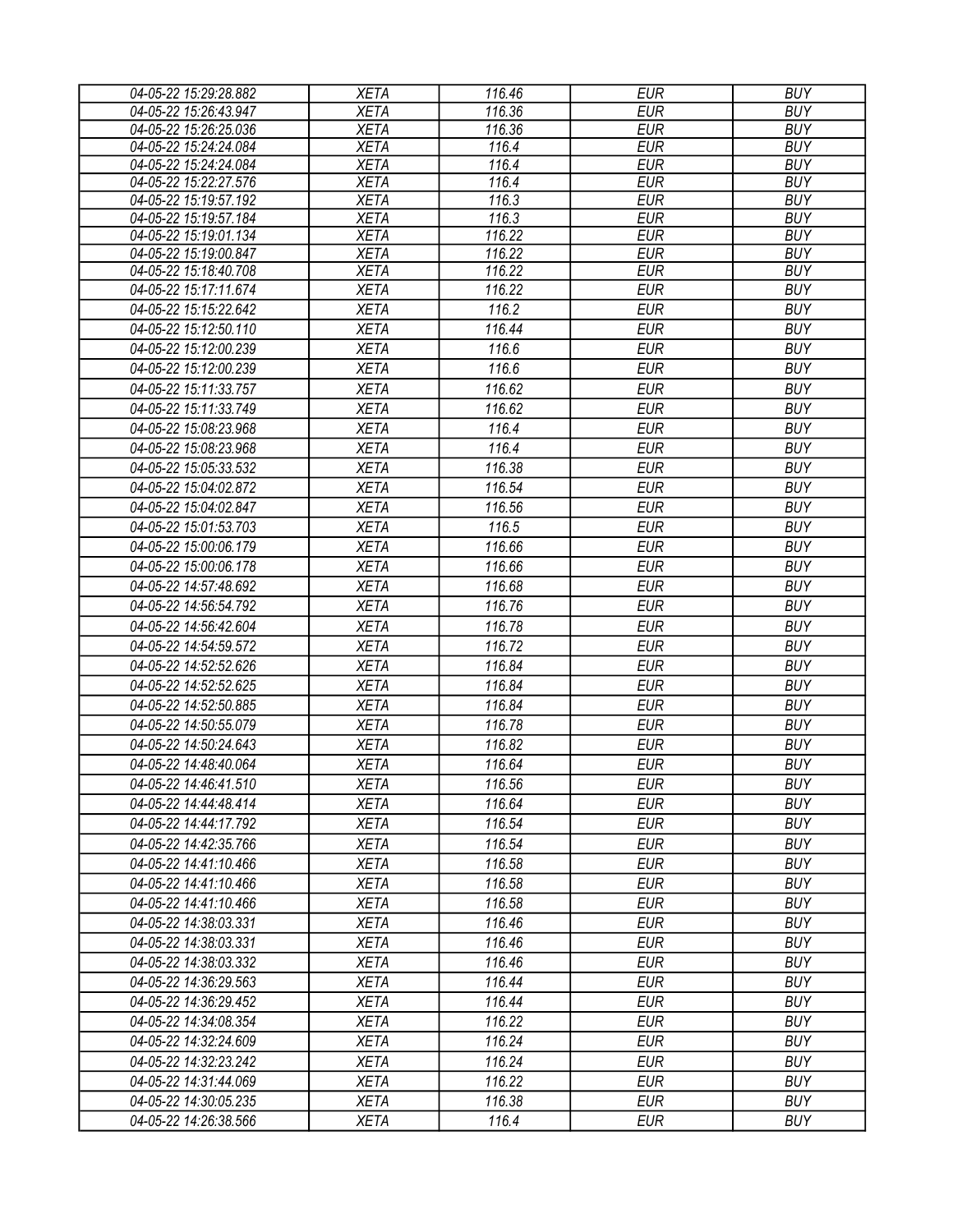| 04-05-22 14:23:47.149 | XETA                       | 116.24           | EUR        | <b>BUY</b> |
|-----------------------|----------------------------|------------------|------------|------------|
| 04-05-22 14:21:52.436 | <b>XETA</b>                | 116.14           | <b>EUR</b> | <b>BUY</b> |
| 04-05-22 14:20:59.037 | <b>XETA</b>                | 116.22           | <b>EUR</b> | <b>BUY</b> |
| 04-05-22 14:17:10.834 | <b>XETA</b>                | 116.2            | <b>EUR</b> | <b>BUY</b> |
| 04-05-22 14:17:10.834 | <b>XETA</b>                | 116.2            | <b>EUR</b> | <b>BUY</b> |
| 04-05-22 14:17:10.834 | <b>XETA</b>                | 116.2            | <b>EUR</b> | <b>BUY</b> |
| 04-05-22 14:14:06.841 | <b>XETA</b>                | 116.1            | <b>EUR</b> | <b>BUY</b> |
| 04-05-22 14:12:01.273 | <b>XETA</b>                | 116.18           | <b>EUR</b> | <b>BUY</b> |
| 04-05-22 14:10:23.296 | <b>XETA</b>                | 116.18           | <b>EUR</b> | <b>BUY</b> |
| 04-05-22 14:10:23.296 | <b>XETA</b>                | 116.18           | <b>EUR</b> | <b>BUY</b> |
| 04-05-22 14:08:05.312 | <b>XETA</b>                | 116.2            | <b>EUR</b> | <b>BUY</b> |
| 04-05-22 14:08:05.312 | <b>XETA</b>                | 116.2            | <b>EUR</b> | <b>BUY</b> |
| 04-05-22 14:08:05.309 | <b>XETA</b>                | 116.2            | <b>EUR</b> | <b>BUY</b> |
| 04-05-22 14:08:05.309 | <b>XETA</b>                | 116.2            | <b>EUR</b> | <b>BUY</b> |
| 04-05-22 14:05:10.847 | <b>XETA</b>                | 116.18           | <b>EUR</b> | <b>BUY</b> |
| 04-05-22 14:05:10.814 | <b>XETA</b>                | 116.2            | <b>EUR</b> | <b>BUY</b> |
| 04-05-22 14:02:15.194 | <b>XETA</b>                | 116              | <b>EUR</b> | <b>BUY</b> |
| 04-05-22 14:02:13.832 | <b>XETA</b>                | 116              | <b>EUR</b> | <b>BUY</b> |
| 04-05-22 14:02:13.829 | <b>XETA</b>                | 116              | <b>EUR</b> | <b>BUY</b> |
| 04-05-22 14:01:26.649 | <b>XETA</b>                | 115.96           | <b>EUR</b> | <b>BUY</b> |
| 04-05-22 13:58:17.684 | <b>XETA</b>                | 115.9            | <b>EUR</b> | <b>BUY</b> |
| 04-05-22 13:55:10.398 | <b>XETA</b>                | 115.8            | <b>EUR</b> | <b>BUY</b> |
| 04-05-22 13:53:05.689 | <b>XETA</b>                | 115.74           | <b>EUR</b> | <b>BUY</b> |
| 04-05-22 13:52:26.372 | <b>XETA</b>                | 115.66           | <b>EUR</b> | <b>BUY</b> |
| 04-05-22 13:52:26.372 | <b>XETA</b>                | 115.66           | <b>EUR</b> | <b>BUY</b> |
| 04-05-22 13:51:45.330 | <b>XETA</b>                | 115.54           | <b>EUR</b> | <b>BUY</b> |
| 04-05-22 13:51:04.943 | <b>XETA</b>                | 115.6            | <b>EUR</b> | <b>BUY</b> |
| 04-05-22 13:48:02.240 | <b>XETA</b>                | 115.56           | <b>EUR</b> | <b>BUY</b> |
| 04-05-22 13:48:02.239 | <b>XETA</b>                | 115.56           | <b>EUR</b> | <b>BUY</b> |
| 04-05-22 13:45:28.316 |                            |                  | <b>EUR</b> | <b>BUY</b> |
| 04-05-22 13:43:08.705 | <b>XETA</b><br><b>XETA</b> | 115.58<br>115.56 | <b>EUR</b> | <b>BUY</b> |
|                       |                            | 115.58           | <b>EUR</b> | <b>BUY</b> |
| 04-05-22 13:43:08.697 | <b>XETA</b>                |                  |            |            |
| 04-05-22 13:39:11.349 | <b>XETA</b>                | 115.64           | <b>EUR</b> | <b>BUY</b> |
| 04-05-22 13:35:17.161 | <b>XETA</b>                | 115.66           | <b>EUR</b> | <b>BUY</b> |
| 04-05-22 13:34:49.797 | <b>XETA</b>                | 115.76           | <b>EUR</b> | <b>BUY</b> |
| 04-05-22 13:33:51.620 | <b>XETA</b>                | 115.92           | <b>EUR</b> | <b>BUY</b> |
| 04-05-22 13:33:51.620 | <b>XETA</b>                | 115.92           | <b>EUR</b> | <b>BUY</b> |
| 04-05-22 13:32:01.143 | <b>XETA</b>                | 115.94           | <b>EUR</b> | <b>BUY</b> |
| 04-05-22 13:31:34.484 | <b>XETA</b>                | 115.96           | <b>EUR</b> | <b>BUY</b> |
| 04-05-22 13:28:17.627 | <b>XETA</b>                | 115.88           | <b>EUR</b> | <b>BUY</b> |
| 04-05-22 13:24:08.956 | <b>XETA</b>                | 115.78           | <b>EUR</b> | <b>BUY</b> |
| 04-05-22 13:24:06.992 | <b>XETA</b>                | 115.78           | <b>EUR</b> | <b>BUY</b> |
| 04-05-22 13:24:06.983 | <b>XETA</b>                | 115.78           | <b>EUR</b> | <b>BUY</b> |
| 04-05-22 13:24:03.254 | <b>XETA</b>                | 115.78           | <b>EUR</b> | <b>BUY</b> |
| 04-05-22 13:21:47.851 | <b>XETA</b>                | 115.76           | <b>EUR</b> | <b>BUY</b> |
| 04-05-22 13:19:15.161 | <b>XETA</b>                | 115.82           | <b>EUR</b> | <b>BUY</b> |
| 04-05-22 13:19:15.161 | <b>XETA</b>                | 115.82           | <b>EUR</b> | <b>BUY</b> |
| 04-05-22 13:17:02.546 | <b>XETA</b>                | 115.66           | <b>EUR</b> | <b>BUY</b> |
| 04-05-22 13:17:02.540 | <b>XETA</b>                | 115.66           | <b>EUR</b> | <b>BUY</b> |
| 04-05-22 13:16:05.968 | <b>XETA</b>                | 115.66           | <b>EUR</b> | <b>BUY</b> |
| 04-05-22 13:13:11.557 | <b>XETA</b>                | 115.72           | EUR        | <b>BUY</b> |
| 04-05-22 13:13:11.557 | <b>XETA</b>                | 115.72           | <b>EUR</b> | <b>BUY</b> |
| 04-05-22 13:11:17.096 | <b>XETA</b>                | 115.54           | <b>EUR</b> | <b>BUY</b> |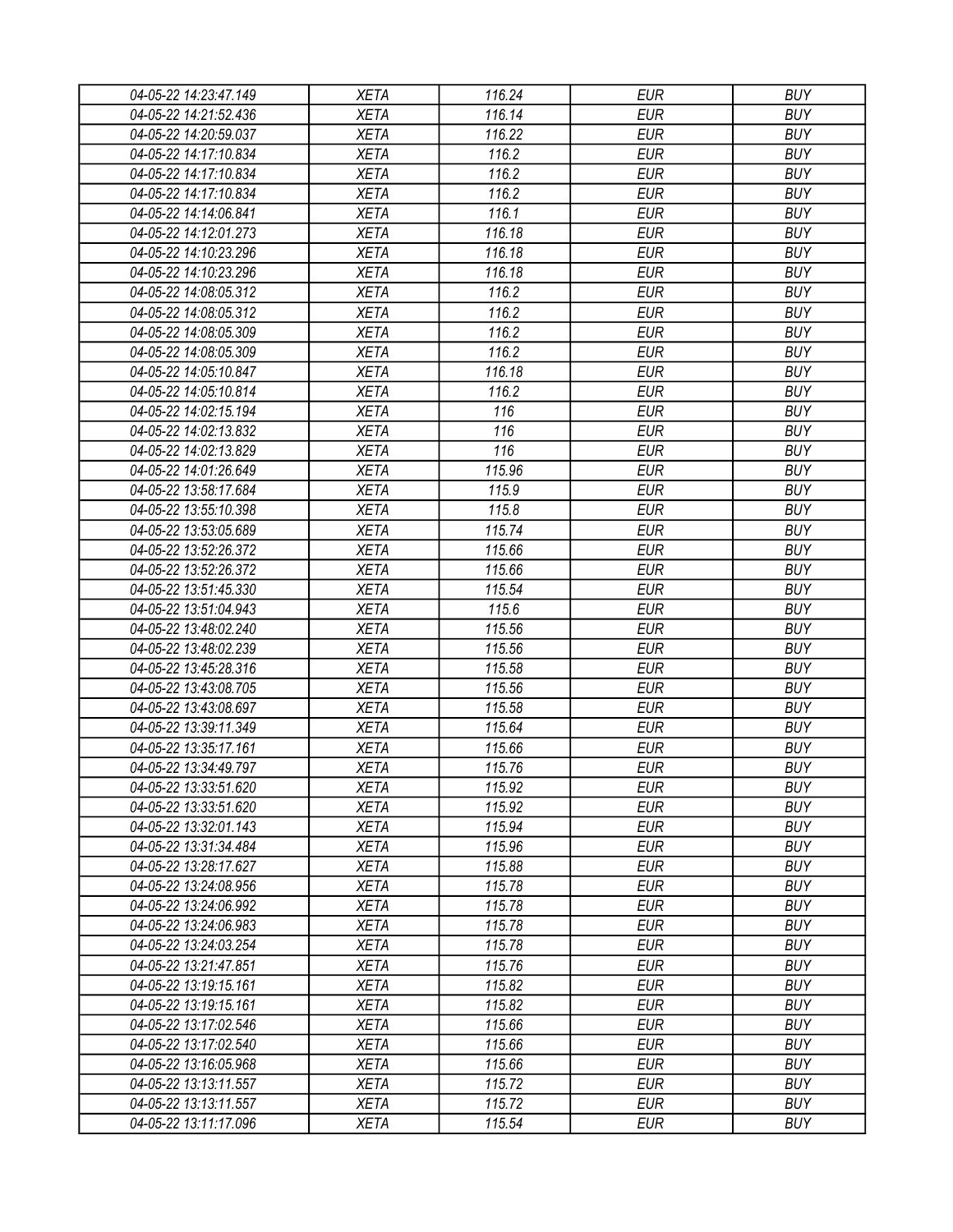| 04-05-22 13:11:17.096 | <b>XETA</b> | 115.54 | <b>EUR</b> | <b>BUY</b> |
|-----------------------|-------------|--------|------------|------------|
| 04-05-22 13:11:06.780 | <b>XETA</b> | 115.54 | <b>EUR</b> | <b>BUY</b> |
| 04-05-22 13:11:06.776 | <b>XETA</b> | 115.54 | <b>EUR</b> | <b>BUY</b> |
| 04-05-22 13:08:55.197 | <b>XETA</b> | 115.42 | <b>EUR</b> | <b>BUY</b> |
| 04-05-22 13:05:00.232 | <b>XETA</b> | 115.36 | <b>EUR</b> | <b>BUY</b> |
| 04-05-22 13:05:00.232 | <b>XETA</b> | 115.36 | <b>EUR</b> | <b>BUY</b> |
| 04-05-22 13:04:50.285 | <b>XETA</b> | 115.36 | <b>EUR</b> | <b>BUY</b> |
| 04-05-22 13:04:30.662 | <b>XETA</b> | 115.36 | <b>EUR</b> | <b>BUY</b> |
| 04-05-22 13:00:08.893 | <b>XETA</b> | 115.32 | <b>EUR</b> | <b>BUY</b> |
| 04-05-22 13:00:08.893 | <b>XETA</b> | 115.32 | <b>EUR</b> | <b>BUY</b> |
| 04-05-22 13:00:08.893 | <b>XETA</b> | 115.32 | <b>EUR</b> | <b>BUY</b> |
| 04-05-22 12:57:01.285 | <b>XETA</b> | 115.28 | <b>EUR</b> | <b>BUY</b> |
| 04-05-22 12:57:01.285 | <b>XETA</b> | 115.28 | <b>EUR</b> | <b>BUY</b> |
| 04-05-22 12:55:42.120 | <b>XETA</b> | 115.24 | <b>EUR</b> | <b>BUY</b> |
| 04-05-22 12:55:41.806 | <b>XETA</b> | 115.24 | <b>EUR</b> | <b>BUY</b> |
| 04-05-22 12:55:41.794 | <b>XETA</b> | 115.24 | <b>EUR</b> | <b>BUY</b> |
| 04-05-22 12:50:46.980 | <b>XETA</b> | 115.3  | <b>EUR</b> | <b>BUY</b> |
| 04-05-22 12:50:46.974 | <b>XETA</b> | 115.3  | <b>EUR</b> | <b>BUY</b> |
| 04-05-22 12:46:10.908 | <b>XETA</b> | 115.28 | <b>EUR</b> | <b>BUY</b> |
| 04-05-22 12:45:31.579 | <b>XETA</b> | 115.32 | <b>EUR</b> | <b>BUY</b> |
| 04-05-22 12:42:48.868 | <b>XETA</b> | 115.28 | <b>EUR</b> | <b>BUY</b> |
| 04-05-22 12:42:48.869 | <b>XETA</b> | 115.28 | <b>EUR</b> | <b>BUY</b> |
| 04-05-22 12:38:54.188 | <b>XETA</b> | 115.28 | <b>EUR</b> | <b>BUY</b> |
| 04-05-22 12:32:35.480 | <b>XETA</b> | 115.3  | <b>EUR</b> | <b>BUY</b> |
| 04-05-22 12:30:47.003 | <b>XETA</b> | 115.32 | <b>EUR</b> | <b>BUY</b> |
| 04-05-22 12:28:37.508 | <b>XETA</b> | 115.32 | <b>EUR</b> | <b>BUY</b> |
| 04-05-22 12:22:13.960 | <b>XETA</b> | 115.08 | <b>EUR</b> | <b>BUY</b> |
| 04-05-22 12:18:37.033 | <b>XETA</b> | 115.18 | <b>EUR</b> | <b>BUY</b> |
| 04-05-22 12:16:58.648 | <b>XETA</b> | 114.96 | <b>EUR</b> | <b>BUY</b> |
| 04-05-22 12:16:58.637 | <b>XETA</b> | 114.96 | <b>EUR</b> | <b>BUY</b> |
| 04-05-22 12:13:27.038 | <b>XETA</b> | 114.9  | <b>EUR</b> | <b>BUY</b> |
| 04-05-22 12:08:24.817 | <b>XETA</b> | 114.92 | <b>EUR</b> | <b>BUY</b> |
| 04-05-22 12:08:06.488 | <b>XETA</b> | 114.92 | <b>EUR</b> | <b>BUY</b> |
| 04-05-22 12:05:07.505 | <b>XETA</b> | 114.92 | <b>EUR</b> | <b>BUY</b> |
| 04-05-22 12:05:07.505 | <b>XETA</b> | 114.92 | <b>EUR</b> | <b>BUY</b> |
| 04-05-22 12:03:19.951 | <b>XETA</b> | 114.9  | <b>EUR</b> | <b>BUY</b> |
| 04-05-22 12:02:47.024 | <b>XETA</b> | 114.98 | <b>EUR</b> | <b>BUY</b> |
| 04-05-22 12:02:47.024 | <b>XETA</b> | 114.98 | <b>EUR</b> | <b>BUY</b> |
| 04-05-22 12:02:28.002 | <b>XETA</b> | 114.94 | <b>EUR</b> | <b>BUY</b> |
| 04-05-22 11:59:51.225 | <b>XETA</b> | 114.86 | <b>EUR</b> | <b>BUY</b> |
| 04-05-22 11:59:51.220 | <b>XETA</b> | 114.86 | <b>EUR</b> | <b>BUY</b> |
| 04-05-22 11:57:53.475 | <b>XETA</b> | 114.9  | <b>EUR</b> | <b>BUY</b> |
| 04-05-22 11:57:53.475 | <b>XETA</b> | 114.9  | <b>EUR</b> | <b>BUY</b> |
| 04-05-22 11:55:41.711 | <b>XETA</b> | 114.7  | <b>EUR</b> | <b>BUY</b> |
| 04-05-22 11:55:41.704 | <b>XETA</b> | 114.7  | <b>EUR</b> | <b>BUY</b> |
| 04-05-22 11:55:08.904 | <b>XETA</b> | 114.64 | <b>EUR</b> | <b>BUY</b> |
| 04-05-22 11:48:47.495 | <b>XETA</b> | 114.62 | <b>EUR</b> | <b>BUY</b> |
| 04-05-22 11:48:47.495 | <b>XETA</b> | 114.62 | <b>EUR</b> | <b>BUY</b> |
| 04-05-22 11:48:03.028 | <b>XETA</b> | 114.58 | <b>EUR</b> | <b>BUY</b> |
| 04-05-22 11:45:44.643 | <b>XETA</b> | 114.58 | <b>EUR</b> | <b>BUY</b> |
| 04-05-22 11:45:44.643 | <b>XETA</b> | 114.58 | <b>EUR</b> | <b>BUY</b> |
| 04-05-22 11:39:59.519 | <b>XETA</b> | 114.44 | <b>EUR</b> | <b>BUY</b> |
| 04-05-22 11:35:29.664 | <b>XETA</b> | 114.46 | <b>EUR</b> | <b>BUY</b> |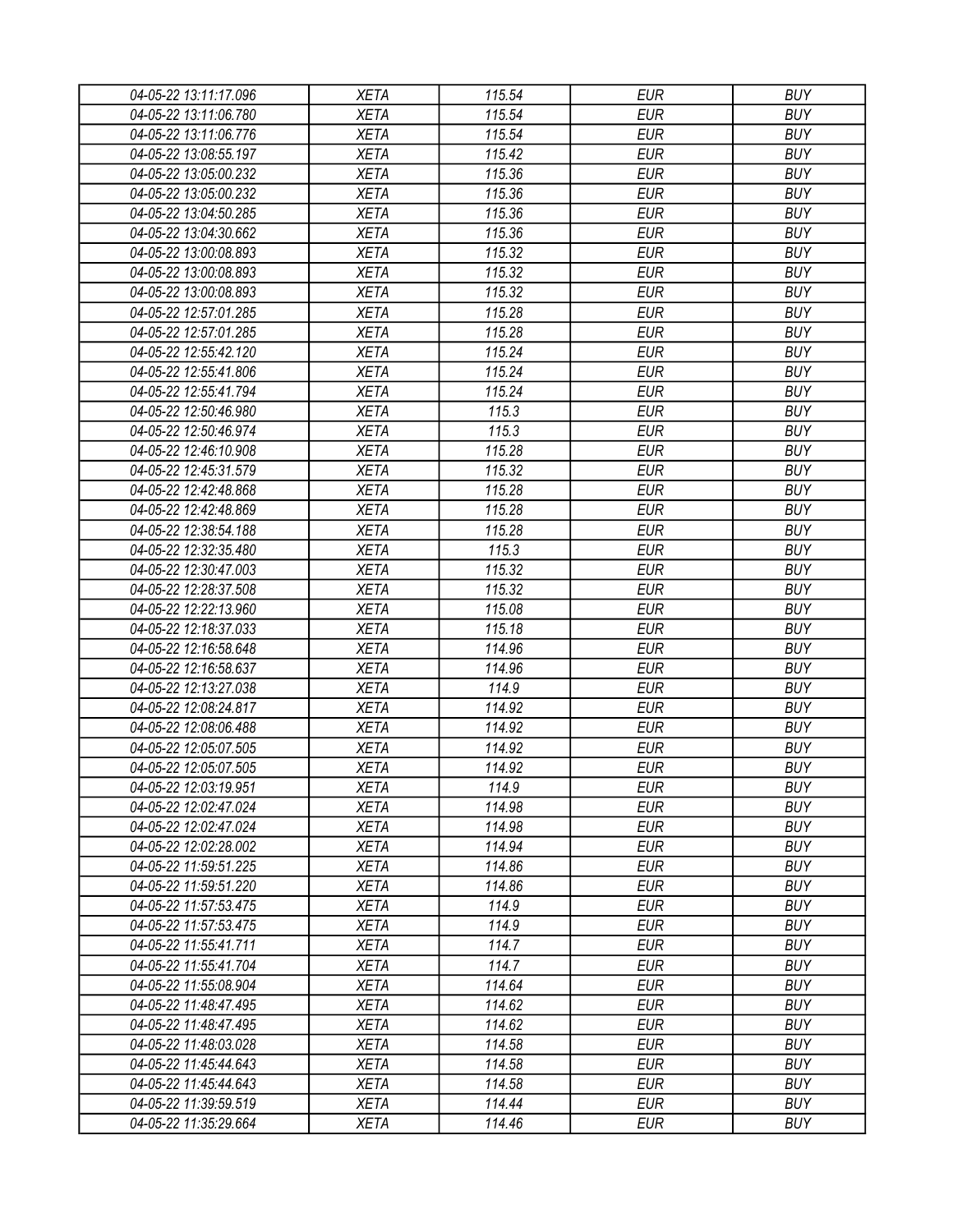| 04-05-22 11:35:29.664 | <b>XETA</b> | 114.46 | <b>EUR</b> | <b>BUY</b> |
|-----------------------|-------------|--------|------------|------------|
| 04-05-22 11:31:12.121 | <b>XETA</b> | 114.44 | <b>EUR</b> | <b>BUY</b> |
| 04-05-22 11:26:47.437 | <b>XETA</b> | 114.46 | <b>EUR</b> | <b>BUY</b> |
| 04-05-22 11:26:47.425 | <b>XETA</b> | 114.46 | <b>EUR</b> | <b>BUY</b> |
| 04-05-22 11:24:09.518 | <b>XETA</b> | 114.42 | <b>EUR</b> | <b>BUY</b> |
| 04-05-22 11:22:45.458 | <b>XETA</b> | 114.5  | <b>EUR</b> | <b>BUY</b> |
| 04-05-22 11:22:45.458 | <b>XETA</b> | 114.5  | <b>EUR</b> | <b>BUY</b> |
| 04-05-22 11:19:02.689 | <b>XETA</b> | 114.46 | <b>EUR</b> | <b>BUY</b> |
| 04-05-22 11:14:44.355 | <b>XETA</b> | 114.5  | <b>EUR</b> | <b>BUY</b> |
| 04-05-22 11:14:44.355 | <b>XETA</b> | 114.5  | <b>EUR</b> | <b>BUY</b> |
| 04-05-22 11:12:36.509 | <b>XETA</b> | 114.4  | <b>EUR</b> | <b>BUY</b> |
| 04-05-22 11:12:27.470 | <b>XETA</b> | 114.4  | <b>EUR</b> | <b>BUY</b> |
| 04-05-22 11:11:50.722 | <b>XETA</b> | 114.4  | <b>EUR</b> | <b>BUY</b> |
| 04-05-22 11:10:07.665 | <b>XETA</b> | 114.44 | <b>EUR</b> | <b>BUY</b> |
| 04-05-22 11:06:17.410 | <b>XETA</b> | 114.36 | <b>EUR</b> | <b>BUY</b> |
| 04-05-22 11:02:00.717 | <b>XETA</b> | 114.46 | <b>EUR</b> | <b>BUY</b> |
| 04-05-22 11:01:05.690 | <b>XETA</b> | 114.42 | <b>EUR</b> | <b>BUY</b> |
| 04-05-22 10:59:11.086 | <b>XETA</b> | 114.4  | <b>EUR</b> | <b>BUY</b> |
| 04-05-22 10:55:36.954 | <b>XETA</b> | 114.48 | <b>EUR</b> | <b>BUY</b> |
| 04-05-22 10:53:01.650 | <b>XETA</b> | 114.12 | <b>EUR</b> | <b>BUY</b> |
| 04-05-22 10:53:01.650 | <b>XETA</b> | 114.12 | <b>EUR</b> | <b>BUY</b> |
| 04-05-22 10:53:01.650 | <b>XETA</b> | 114.12 | <b>EUR</b> | <b>BUY</b> |
| 04-05-22 10:52:34.750 | <b>XETA</b> | 114.12 | <b>EUR</b> | <b>BUY</b> |
| 04-05-22 10:48:16.355 | <b>XETA</b> | 114.14 | <b>EUR</b> | <b>BUY</b> |
| 04-05-22 10:45:32.683 | <b>XETA</b> | 113.98 | <b>EUR</b> | <b>BUY</b> |
| 04-05-22 10:43:03.906 | <b>XETA</b> | 114.1  | <b>EUR</b> | <b>BUY</b> |
| 04-05-22 10:42:48.911 | <b>XETA</b> | 114.12 | <b>EUR</b> | <b>BUY</b> |
| 04-05-22 10:42:48.911 | <b>XETA</b> | 114.12 | <b>EUR</b> | <b>BUY</b> |
| 04-05-22 10:40:29.867 | <b>XETA</b> | 114.04 | <b>EUR</b> | <b>BUY</b> |
| 04-05-22 10:40:29.867 | <b>XETA</b> | 114.04 | <b>EUR</b> | <b>BUY</b> |
| 04-05-22 10:36:23.179 | <b>XETA</b> | 113.98 | <b>EUR</b> | <b>BUY</b> |
| 04-05-22 10:34:04.578 | <b>XETA</b> | 114.02 | <b>EUR</b> | <b>BUY</b> |
| 04-05-22 10:33:55.219 | <b>XETA</b> | 114.04 | <b>EUR</b> | <b>BUY</b> |
| 04-05-22 10:32:38.299 | <b>XETA</b> | 114.06 | <b>EUR</b> | <b>BUY</b> |
| 04-05-22 10:27:36.991 | <b>XETA</b> | 113.98 | <b>EUR</b> | <b>BUY</b> |
| 04-05-22 10:27:36.991 | <b>XETA</b> | 113.98 | <b>EUR</b> | <b>BUY</b> |
| 04-05-22 10:23:56.285 | <b>XETA</b> | 113.92 | <b>EUR</b> | <b>BUY</b> |
| 04-05-22 10:23:56.285 | <b>XETA</b> | 113.92 | <b>EUR</b> | <b>BUY</b> |
| 04-05-22 10:21:18.135 | <b>XETA</b> | 113.82 | <b>EUR</b> | <b>BUY</b> |
| 04-05-22 10:20:25.414 | <b>XETA</b> | 113.94 | <b>EUR</b> | <b>BUY</b> |
| 04-05-22 10:20:25.407 | <b>XETA</b> | 113.94 | <b>EUR</b> | <b>BUY</b> |
| 04-05-22 10:19:11.734 | <b>XETA</b> | 113.96 | <b>EUR</b> | <b>BUY</b> |
| 04-05-22 10:16:31.358 | <b>XETA</b> | 114.08 | <b>EUR</b> | <b>BUY</b> |
| 04-05-22 10:16:31.358 | <b>XETA</b> | 114.08 | <b>EUR</b> | <b>BUY</b> |
| 04-05-22 10:16:31.358 | <b>XETA</b> | 114.08 | <b>EUR</b> | <b>BUY</b> |
| 04-05-22 10:11:23.882 | <b>XETA</b> | 113.94 | <b>EUR</b> | <b>BUY</b> |
| 04-05-22 10:11:22.090 | <b>XETA</b> | 113.94 | <b>EUR</b> | <b>BUY</b> |
| 04-05-22 10:11:22.090 | <b>XETA</b> | 113.94 | <b>EUR</b> | <b>BUY</b> |
| 04-05-22 10:11:21.895 | <b>XETA</b> | 113.94 | <b>EUR</b> | <b>BUY</b> |
| 04-05-22 10:11:21.275 | <b>XETA</b> | 113.94 | <b>EUR</b> | <b>BUY</b> |
| 04-05-22 10:11:20.653 | <b>XETA</b> | 113.94 | <b>EUR</b> | <b>BUY</b> |
| 04-05-22 10:08:10.991 | <b>XETA</b> | 113.92 | <b>EUR</b> | <b>BUY</b> |
| 04-05-22 10:05:20.826 | <b>XETA</b> | 114.02 | <b>EUR</b> | <b>BUY</b> |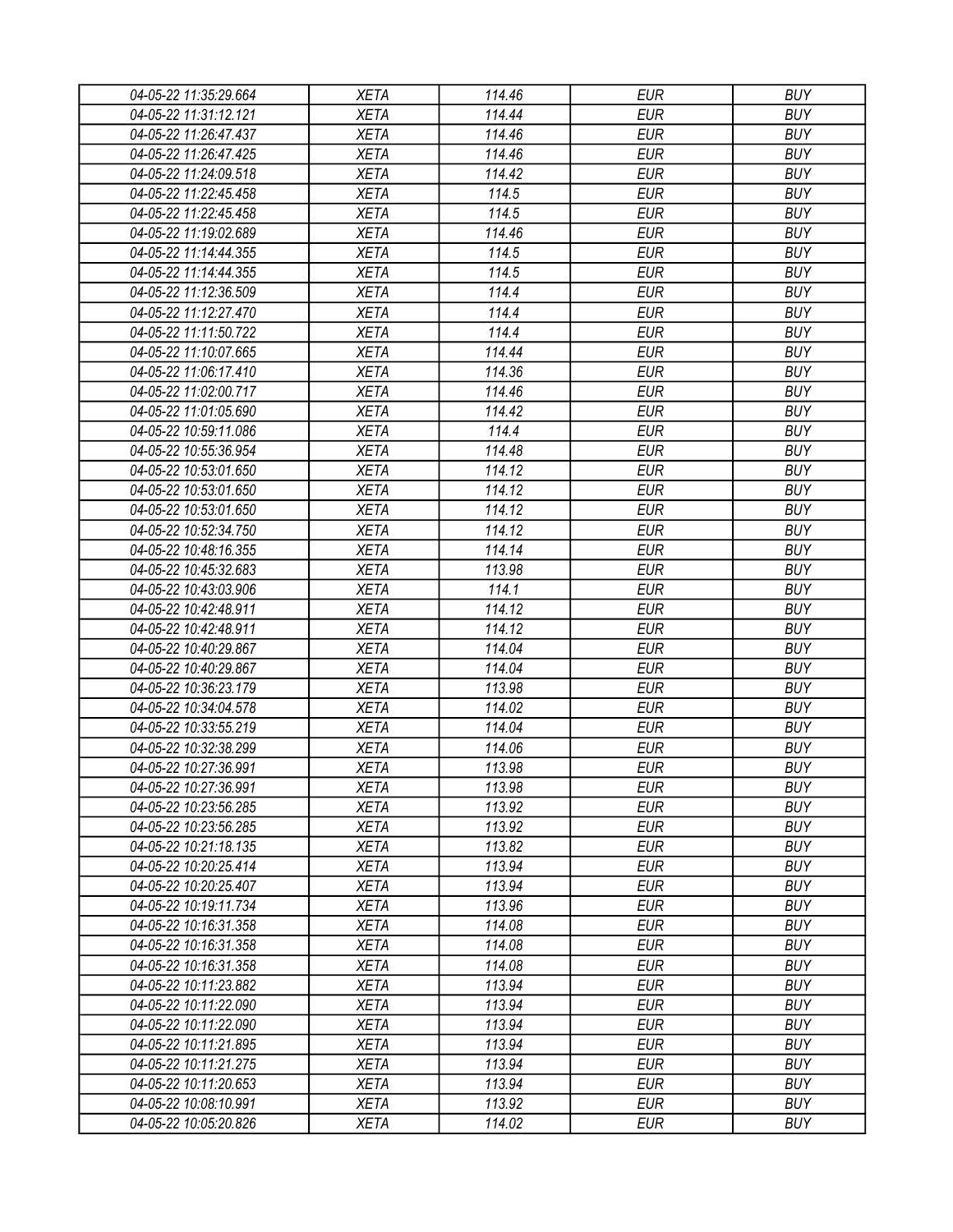| 04-05-22 10:05:20.826 | <b>XETA</b> | 114.02 | <b>EUR</b> | <b>BUY</b> |
|-----------------------|-------------|--------|------------|------------|
| 04-05-22 10:02:36.915 | <b>XETA</b> | 114.2  | <b>EUR</b> | <b>BUY</b> |
| 04-05-22 10:02:36.915 | <b>XETA</b> | 114.2  | <b>EUR</b> | <b>BUY</b> |
| 04-05-22 10:01:56.595 | <b>XETA</b> | 114.28 | <b>EUR</b> | <b>BUY</b> |
| 04-05-22 09:59:30.125 | <b>XETA</b> | 114.44 | <b>EUR</b> | <b>BUY</b> |
| 04-05-22 09:54:43.771 | <b>XETA</b> | 114.5  | <b>EUR</b> | <b>BUY</b> |
| 04-05-22 09:52:40.843 | <b>XETA</b> | 114.68 | <b>EUR</b> | <b>BUY</b> |
| 04-05-22 09:52:40.843 | <b>XETA</b> | 114.68 | <b>EUR</b> | <b>BUY</b> |
| 04-05-22 09:48:57.118 | <b>XETA</b> | 114.72 | <b>EUR</b> | <b>BUY</b> |
| 04-05-22 09:48:57.118 | <b>XETA</b> | 114.72 | <b>EUR</b> | <b>BUY</b> |
| 04-05-22 09:45:03.691 | <b>XETA</b> | 114.56 | <b>EUR</b> | <b>BUY</b> |
| 04-05-22 09:44:34.835 | <b>XETA</b> | 114.56 | <b>EUR</b> | <b>BUY</b> |
| 04-05-22 09:44:34.210 | <b>XETA</b> | 114.56 | <b>EUR</b> | <b>BUY</b> |
| 04-05-22 09:44:33.591 | <b>XETA</b> | 114.56 | <b>EUR</b> | <b>BUY</b> |
| 04-05-22 09:43:03.092 | <b>XETA</b> | 114.6  | <b>EUR</b> | <b>BUY</b> |
| 04-05-22 09:43:03.092 | <b>XETA</b> | 114.6  | <b>EUR</b> | <b>BUY</b> |
| 04-05-22 09:41:11.349 | <b>XETA</b> | 114.7  | <b>EUR</b> | <b>BUY</b> |
| 04-05-22 09:41:11.349 | <b>XETA</b> | 114.7  | <b>EUR</b> | <b>BUY</b> |
| 04-05-22 09:35:49.001 | <b>XETA</b> | 114.54 | <b>EUR</b> | <b>BUY</b> |
| 04-05-22 09:32:40.842 | <b>XETA</b> | 114.62 | <b>EUR</b> | <b>BUY</b> |
| 04-05-22 09:31:29.437 | <b>XETA</b> | 114.74 | <b>EUR</b> | <b>BUY</b> |
| 04-05-22 09:31:29.437 | <b>XETA</b> | 114.74 | <b>EUR</b> | <b>BUY</b> |
| 04-05-22 09:31:23.978 | <b>XETA</b> | 114.74 | <b>EUR</b> | <b>BUY</b> |
| 04-05-22 09:31:23.359 | <b>XETA</b> | 114.74 | <b>EUR</b> | <b>BUY</b> |
| 04-05-22 09:29:57.641 | <b>XETA</b> | 114.82 | <b>EUR</b> | <b>BUY</b> |
| 04-05-22 09:29:57.641 | <b>XETA</b> | 114.82 | <b>EUR</b> | <b>BUY</b> |
| 04-05-22 09:25:59.692 | <b>XETA</b> | 114.94 | <b>EUR</b> | <b>BUY</b> |
| 04-05-22 09:25:57.220 | <b>XETA</b> | 114.94 | <b>EUR</b> | <b>BUY</b> |
| 04-05-22 09:21:39.227 | <b>XETA</b> | 114.88 | <b>EUR</b> | <b>BUY</b> |
| 04-05-22 09:21:39.227 | <b>XETA</b> | 114.88 | <b>EUR</b> | <b>BUY</b> |
| 04-05-22 09:21:39.227 | <b>XETA</b> | 114.88 | <b>EUR</b> | <b>BUY</b> |
| 04-05-22 09:21:27.946 | <b>XETA</b> | 114.94 | <b>EUR</b> | <b>BUY</b> |
| 04-05-22 09:19:55.094 | <b>XETA</b> | 114.96 | <b>EUR</b> | <b>BUY</b> |
| 04-05-22 09:16:50.569 | <b>XETA</b> | 115.18 | <b>EUR</b> | <b>BUY</b> |
| 04-05-22 09:16:50.569 | <b>XETA</b> | 115.18 | <b>EUR</b> | <b>BUY</b> |
| 04-05-22 09:15:23.288 | <b>XETA</b> | 115.18 | <b>EUR</b> | <b>BUY</b> |
| 04-05-22 09:14:34.214 | <b>XETA</b> | 115.18 | <b>EUR</b> | <b>BUY</b> |
| 04-05-22 09:11:00.473 | <b>XETA</b> | 115.18 | <b>EUR</b> | <b>BUY</b> |
| 04-05-22 09:07:12.644 | <b>XETA</b> | 114.98 | <b>EUR</b> | <b>BUY</b> |
| 04-05-22 09:07:12.644 | <b>XETA</b> | 114.98 | <b>EUR</b> | <b>BUY</b> |
| 04-05-22 09:04:43.171 | <b>XETA</b> | 115.16 | <b>EUR</b> | <b>BUY</b> |
| 04-05-22 09:04:04.492 | <b>XETA</b> | 115.28 | <b>EUR</b> | <b>BUY</b> |
| 04-05-22 09:03:20.868 | <b>XETA</b> | 115.34 | <b>EUR</b> | <b>BUY</b> |
|                       | <b>XETA</b> | 115.34 | <b>EUR</b> | <b>BUY</b> |
| 04-05-22 09:03:20.868 |             |        |            |            |
| 04-05-22 09:01:15.314 | <b>XETA</b> | 115.18 | <b>EUR</b> | <b>BUY</b> |
| 04-05-22 08:58:26.607 | <b>XETA</b> | 115.1  | <b>EUR</b> | <b>BUY</b> |
| 04-05-22 08:57:24.194 | <b>XETA</b> | 115    | <b>EUR</b> | <b>BUY</b> |
| 04-05-22 08:56:17.716 | <b>XETA</b> | 115    | <b>EUR</b> | <b>BUY</b> |
| 04-05-22 08:53:14.430 | <b>XETA</b> | 114.84 | <b>EUR</b> | <b>BUY</b> |
| 04-05-22 08:51:35.079 | <b>XETA</b> | 114.74 | <b>EUR</b> | <b>BUY</b> |
| 04-05-22 08:51:35.079 | <b>XETA</b> | 114.74 | EUR        | <b>BUY</b> |
| 04-05-22 08:51:35.079 | XETA        | 114.74 | <b>EUR</b> | <b>BUY</b> |
| 04-05-22 08:48:59.317 | <b>XETA</b> | 114.28 | <b>EUR</b> | <b>BUY</b> |